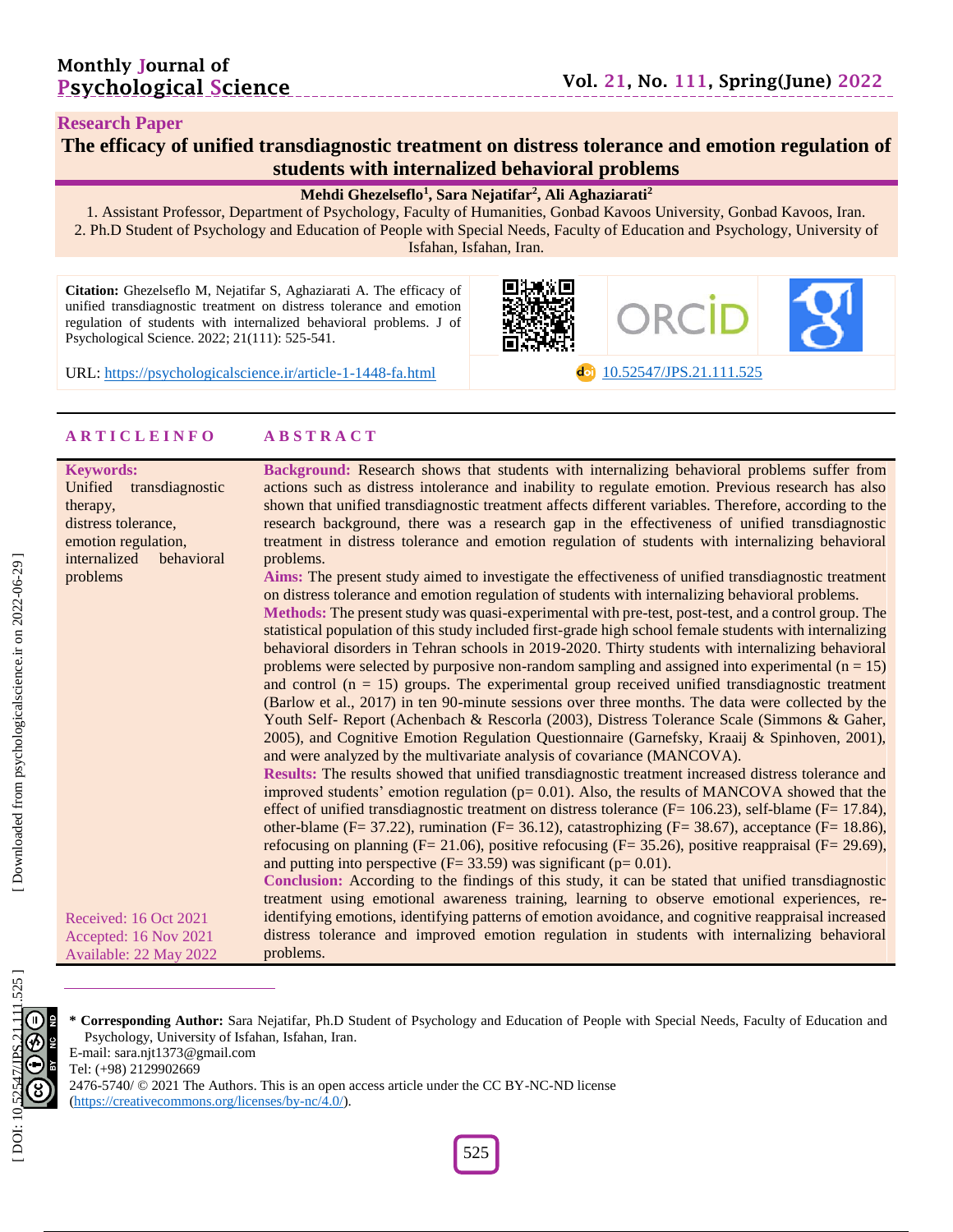# **Monthly Journal of Psychological Science**

## **Extended Abstract**

## **Introduction**

Emotional -behavioral disorders of children and adolescents refer to conditions in which emotional behavioral responses in the school and home environment differ from social norms (Jiao et al., 2020) and negatively influence the individual's adjustment, academic performance, self -care and social interactions (Reddy & Deutsch, 2020). Among the behavioral disorders in childhood and adolescence, we might refer to depression and anxiety disorders, categorized as internalizing behavioral disorders. Numerous studies have shown that a significant percentage of internalizing behavioral disorders continue into adulthood, and have detrimental consequences (Takahashi & Honda, 2021) .

Research has shown that cognitive -behavioral components play an important role in internalizing behavioral problems (Priestley, 2016). Distress tolerance is one of the cognitive -behavioral components associated with internalizing behavioral disorders. Distress tolerance is defined as the perceived capacity to endure a physical or emotional state and perform behaviors to cope with the distressing state caused by certain types of stressors (Qi et al., 2021). Failure to regulate emotion is another problem experienced by individuals with internalizing behavioral problems. Maladaptive emotion regulation strategies play a key role in the formation or persistence of psychological disorders (Garnefski & Kraaij, 2007).

The unified transdiagnostic treatment of Barlow, Ellard & Fairholme (2010) is one of the most effective psychological therapies that significantly influenced a wide range of emotional disorders. unified transdiagnostic cognitive-behavioral treatment seeks to identify and correct maladaptive attempts to regulate emotional experiences (Barlow et al., 2017) by emphasizing emotions and the adaptive and functional nature of emotions. Unified transdiagnostic treatment consists of five main therapies: 1) mood -based emotional awareness, 2) cognitive flexibility, 3) emotional avoidance and emotion -based behaviors, and 4) awareness and tolerance of physical sensations, and 5) endogenous (mental) and situation -based emotional exposure (Barlow et al., 2017).

Due to the high prevalence of internalizing behavioral problems in adolescents and also the need to use appropriate psychological treatment for these adolescents to prevent the possible effects of these problems to spread to other functional areas, also, considering the effectiveness of unified transdiagnostic treatment in improving the psychological components of different groups, and finally, the lack of research to evaluate the effectiveness of this therapeutic approach in specific psychological characteristics of adolescents with internalizing behavioral problems, the main question posed for the present study was whether the unified transdiagnostic treatment was effective in distress tolerance and emotion regulation of students with internalizing behavioral problems

## **Method**

The present study was quasi-experimental with pretest, post -test, and a control group. The statistical population consisted of all first -grade high school female students with internalizing behavioral disorders studying in Tehran schools in the academic year of 2019 -2020. The sample was selected by purposive, non -random sampling. By referring to seven schools, the counselors of these schools were requested to introduce the students who had counseling records due to behavioral problems. Sixty students were introduced by these schools. In the next step, by administering the Achenbach and Rescorla (2003) Youth Self - Report (YSR), whose reliability was 0.95, thirty of these students who obtained higher scores were selected as the sample and randomly assigned to experimental ( $n = 15$ ) and control ( $n = 15$ ) groups. The Simmons and Gaher (2005) Distress Tolerance Scale, with the reliability of 0.69, was used to assess distress tolerance, and the Garnefski, Kraaij, and Spinhoven (2001) Cognitive Emotion Regulation Questionnaire, with the reliability of 0.91, was used to assess cognitive emotion regulation. After the pre test, the experimental group received unified transdiagnostic treatment intervention by Barlow et al. (2017) during ten one -and - a -half-hour training sessions, one session per week for three months, and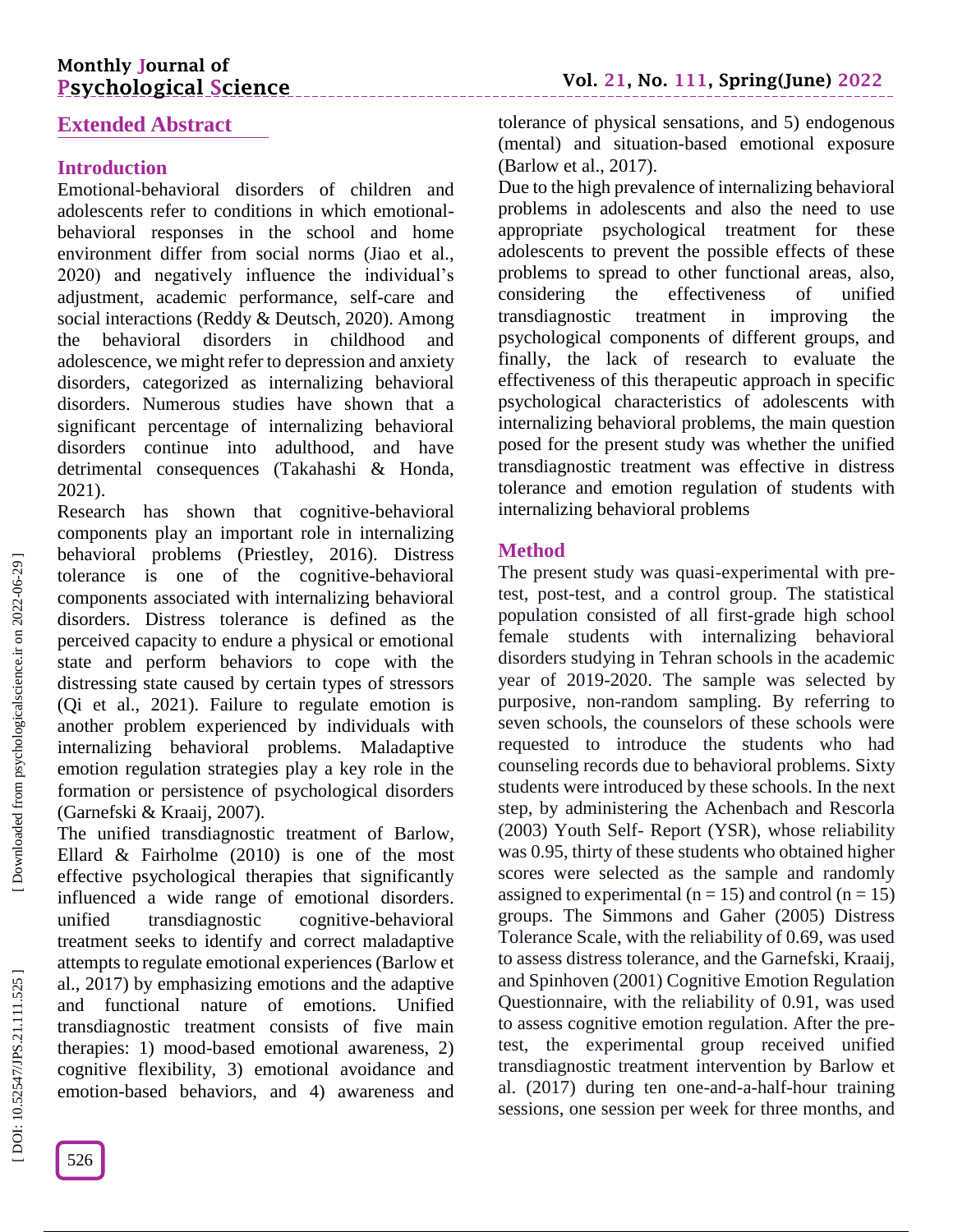then both groups were post -tested. For ethical considerations, informed consent was obtained from the participants. They were assured that they could leave the intervention at any time, and the research results would be reported without mentioning the name.

\_\_\_\_\_\_\_\_\_\_\_\_\_\_\_\_\_\_

Mean and standard deviation were used to analyze the data at the level of descriptive statistics. At the level of inferential statistics, the Shapiro -Wilk test was used to check the normality of data distribution; Levene's test was used to check the equality of variances, and analysis of covariance was used to test

the research hypothesis. The statistical results were analyzed by SPSS23.

## **Results**

The mean age of female students in the experimental group was 13.05 with the standard deviation of 1.24, and the mean age of female students in the control group was 13.23 years with the standard deviation of 1.32. Descriptive findings revealed that the scores of the experimental group decreased compared to the control group in the variables of distress tolerance and subscales of cognitive emotion regulation in the post test stage.

| Table 1. Descriptive statistics of experimental and control group scores in pre-test and post-test $(n = 24)$ |
|---------------------------------------------------------------------------------------------------------------|
|---------------------------------------------------------------------------------------------------------------|

| <b>Statistical indexes</b> | Pre-test     |       | Post-test  |       |            |
|----------------------------|--------------|-------|------------|-------|------------|
| Variable                   | Group        | M     | SD.        | M     | SD.        |
| Distress tolerance         | Experimental | 34.33 | 4.27       | 36.83 | 4.36       |
|                            | Control      | 33.75 | 5.02       | 33.33 | 5.1        |
| Self-blame                 | Experimental | 13.75 | 1.13       | 11.41 | 1.31       |
|                            | Control      | 13.58 | 1.31       | 13.66 | 1.37       |
| Other-blame                | Experimental | 13.25 | 1.35       | 11.25 | 1.35       |
|                            | Control      | 13.83 | .93        | 13.58 | $\cdot$ .9 |
| Rumination                 | Experimental | 13.58 | 1.16       | 11.25 | 1.21       |
|                            | Control      | 13.75 | 1.21       | 13.25 | 1.35       |
| Catastrophizing            | Experimental | 13.08 | 1.24       | 11    | 1.27       |
|                            | Control      | 12.25 | .75        | 12.08 | .66        |
| Acceptance                 | Experimental | 6.75  | 1.48       | 9     | 1.41       |
|                            | Control      | 7.75  | 1.28       | 7.83  | .83        |
| Refocusing on planning     | Experimental | 7.33  | 1.07       | 9.83  | .83        |
|                            | Control      | 7.58  | 1.31       | 7.65  | 1.31       |
| positive refocusing        | Experimental | 7.66  | 1.23       | 10.41 | 1.24       |
|                            | Control      | 7.33  | 1.15       | 7.75  | 1.05       |
|                            | Experimental | 8     | 1.04       | 10.16 | .93        |
| Positive reappraisal       | Control      | 7.41  | $\cdot$ .9 | 7.83  | .83        |
|                            | Experimental | 6.83  | 1.33       | 9     | 1.47       |
| Putting into perspective   | Control      | 7.91  | 1.16       | 8.05  | .96        |

Shapiro -Wilk test was used to check the assumption of normal distribution of scores, whose results revealed that the assumption was met ( $p \le 0.05$ ). Levene's test was used to check the homogeneity of variances; the lack of significance ( $p < 0.05$ ) indicated that the assumption was met. In addition, the homogeneity of regression coefficients was checked by the interaction of the pre -test, distress tolerance, and cognitive emotion regulation components and independent variables in the post -test stage. The interaction of these pre -tests with the independent variable was not significant ( $p \lt 0.05$ ), so the assumption of homogeneity of regression coefficients was also met. Finally, the Box's M test was used to

check the assumption of the homogeneity of the variance -covariance matrix, whose result was (p  $<$  0.05, F = 1.3, Box = 156.41).

Distress tolerance scores and cognitive emotion regulation components of the experimental and control groups were compared using multivariate analysis of covariance by removing the pre -test effect from the post -test scores of the experimental and control groups. The values of Pillai's Trace (.99), Wilk's lambda (.00), Hotelling's Trace (302.32), and Roy's Largest Root (302.32) were significant ( $p =$ 0.05). The significance of these tests showed a difference between the mean of the post -test scores of experimental and control groups in at least one of the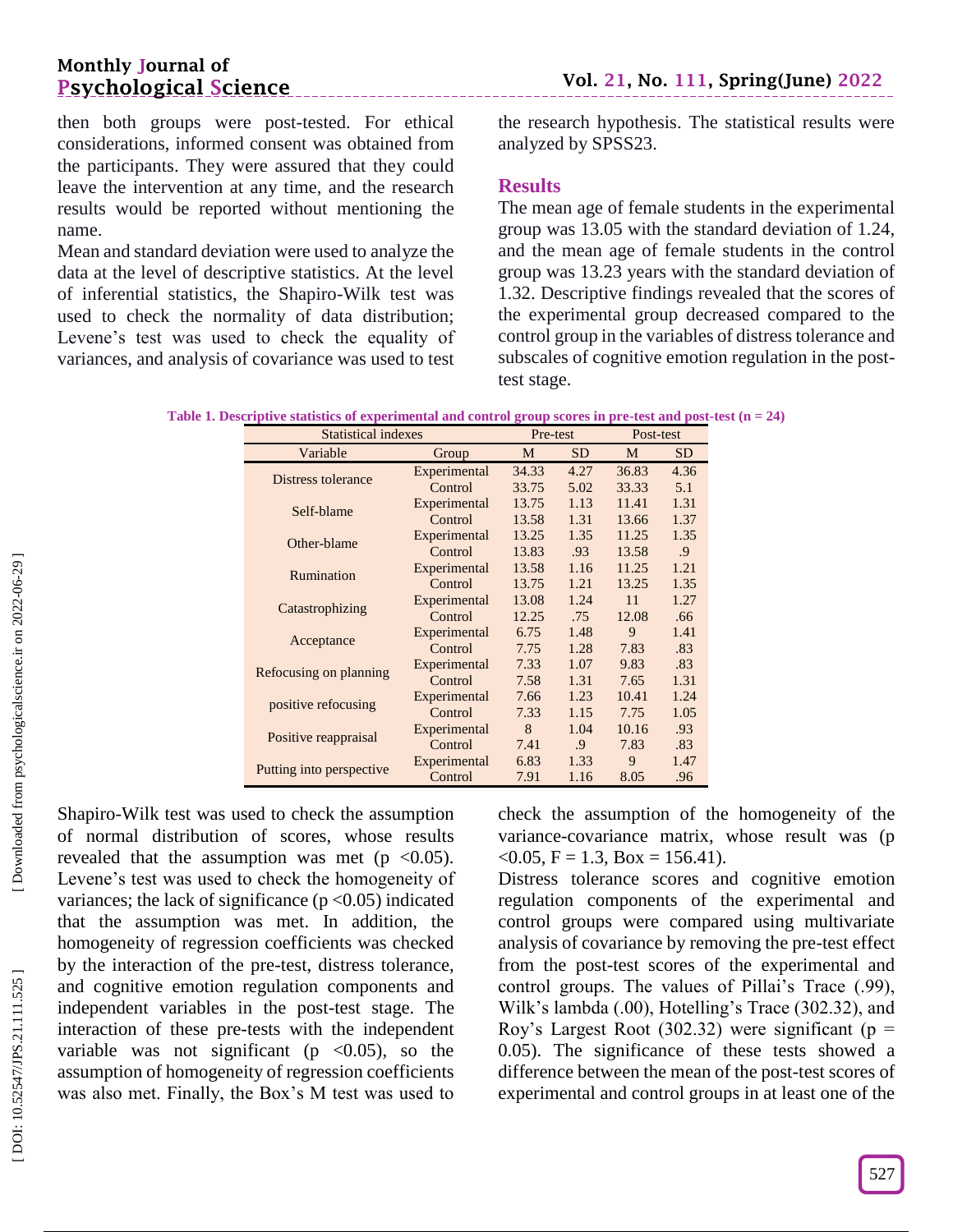# **Monthly Journal of Psychological Science**

variables of distress tolerance and components of cognitive emotion regulation. Therefore, multivariate

analysis of covariance was performed to investigate this significance.

| Table 2. Results of multivariate analysis of covariance for the effect of educational intervention on distress tolerance scores |
|---------------------------------------------------------------------------------------------------------------------------------|
| and cognitive emotion regulation components                                                                                     |

\_\_\_\_\_\_\_\_\_\_\_\_\_\_\_\_\_\_\_\_\_\_

| Sources of variance      |           | Sum of squares | df           | Mean square | $\mathbf{F}$ | Sig. | <b>Partial Eta Squared</b> |
|--------------------------|-----------|----------------|--------------|-------------|--------------|------|----------------------------|
| Distress tolerance       | Pre-test  | 16.86          | 1            | 16.86       | 98.01        | .000 | .76                        |
|                          | Post-test | 18.79          | $\mathbf{1}$ | 18.79       | 106.23       | .000 | .83                        |
| Self-blame               | Pre-test  | 14.81          | $\mathbf{1}$ | 14.81       | 22.35        | .000 | .65                        |
|                          | Post-test | 11.82          | $\mathbf{1}$ | 11.82       | 17.84        | .000 | .59                        |
| Other-blame              | Pre-test  | 12.75          | $\mathbf{1}$ | 12.75       | 46.49        | .000 | .79                        |
|                          | Post-test | 10.2           | $\mathbf{1}$ | 10.2        | 37.22        | .000 | .75                        |
| Rumination               | Pre-test  | 25.73          | 1            | 25.73       | 58.48        | .000 | .83                        |
|                          | Post-test | 15.89          | $\mathbf{1}$ | 15.89       | 36.12        | .000 | .75                        |
| Catastrophizing          | Pre-test  | 11.58          | $\mathbf{1}$ | 11.58       | 40.52        | .000 | .77                        |
|                          | Post-test | 11.31          | $\mathbf{1}$ | 11.31       | 38.67        | .000 | .76                        |
| Acceptance               | Pre-test  | 7.37           | 1            | 7.37        | 15.17        | .002 | .55                        |
|                          | Post-test | 9.17           | $\mathbf{1}$ | 9.17        | 18.86        | .000 | .61                        |
| Refocusing on planning   | Pre-test  | 7.60           | $\mathbf{1}$ | 7.60        | 16.02        | .002 | .57                        |
|                          | Post-test | 9.99           | 1            | 9.99        | 21.06        | .000 | .63                        |
|                          | Pre-test  | 12.71          | 1            | 12.71       | 30.76        | .000 | .71                        |
| Positive refocusing      | Post-test | 14.57          | $\mathbf{1}$ | 14.57       | 35.26        | .000 | .74                        |
| Positive reappraisal     | Pre-test  | 6.80           | $\mathbf{1}$ | 6.80        | 20.49        | .001 | .63                        |
|                          | Post-test | 9.85           | $\mathbf{1}$ | 9.85        | 29.69        | .000 | .71                        |
|                          | Pre-test  | 19.92          | $\mathbf{1}$ | 19.92       | 67.17        | .001 | .84                        |
| Putting into perspective | Post-test | 9.96           |              | 9.96        | 33.59        | .000 | .73                        |

Table 2 shows the results of the multivariate analysis of covariance. According to this table, the values of F are as follows: tolerance of distress 106.23, self blame 17.84, other -blame 37.22, rumination 36.12, catastrophizing 38.67, acceptance 18.86, refocusing on panning 21.06, positive refocusing 35.26, positive reappraisal 29.69 and putting into perspective 33.59, all of which are significant. According to the partial eta squared values, distress tolerance.73, self blame.59, other-blame.75, rumination.75, catastrophizing.76, acceptance.61, refocusing on planning.63, positive refocusing.74, Positive reappraisal.71, and putting into perspective.73 were due to the effect of independent variable ( $p = 0.05$ ).

#### **Conclusion**

The results of data analysis demonstrated that unified transdiagnostic treatment was effective on distress tolerance and emotion regulation of students with internalizing behavioral problems ( $p \le 0.01$ ). The findings of this study are somehow consistent with those of Dear et al (2016), Talkovsky, Green, Osegueda & Norton (2017), Bullis et al (2014), Zemestani & Imani (2016), Otared et al (2017) and Abdi et al (2014). In their research on the

effectiveness of unified transdiagnostic treatment on anxiety, depression, and emotional -behavioral disorders, these researchers showed that this treatment reduced anxiety, depression, and emotional and psychological problems. According to the rationale of unified transdiagnostic treatment, significant improvement and changes in distress tolerance and emotion regulation can be due to targeting common factors such as repetitive thoughts and negative affect that are emphasized in protocol models (Bullis et al., 2014). In other words, increasing distress tolerance and improving emotion regulation in students with internalizing behavioral problems might be indirectly due to changes in these common factors, realized by integrating effective skills and techniques of unified transdiagnostic treatment to target key symptoms of clinical issues such as emotional-behavioral disorders.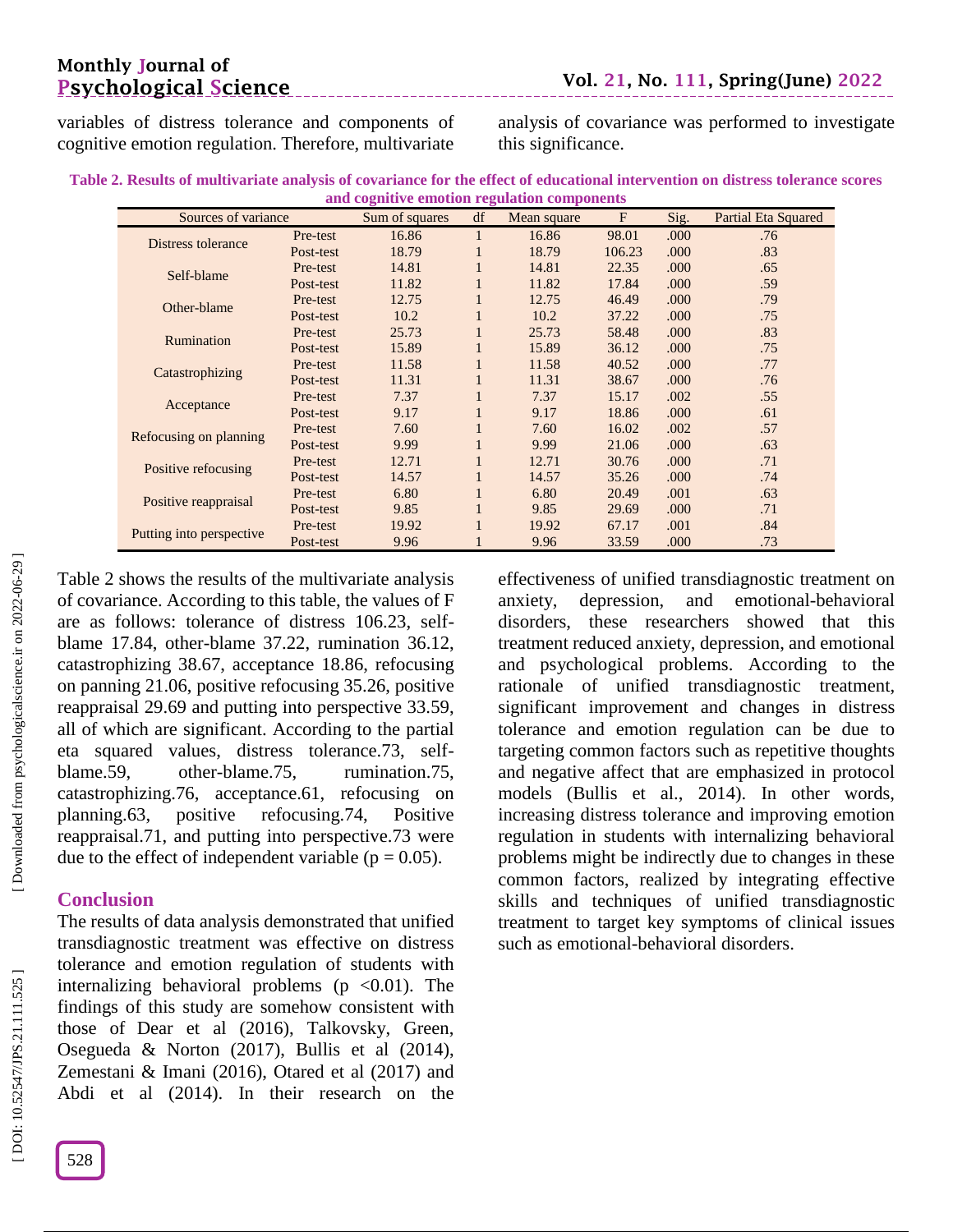## **Ethical Considerations**

**Compliance with ethical guidelines:** In the present study, participants participated in the research consciously and voluntarily and the principle of confidentiality was observed. **Funding:** This research has been done at the personal expence of the authors.

\_\_\_\_\_\_\_\_\_\_\_\_\_\_\_\_\_\_\_\_\_\_\_\_

**Author's contribution:** The first author is responsible for guiding, directing and collaborating in teaching and implementing the present research protocol, and the second and third authors are the senior authors of the research.

**Conflict interest:** The authors do not express any conflict of interest in this study.

**Acknowledgments:** We would like to thank the school principals and counselors who assisted in this research.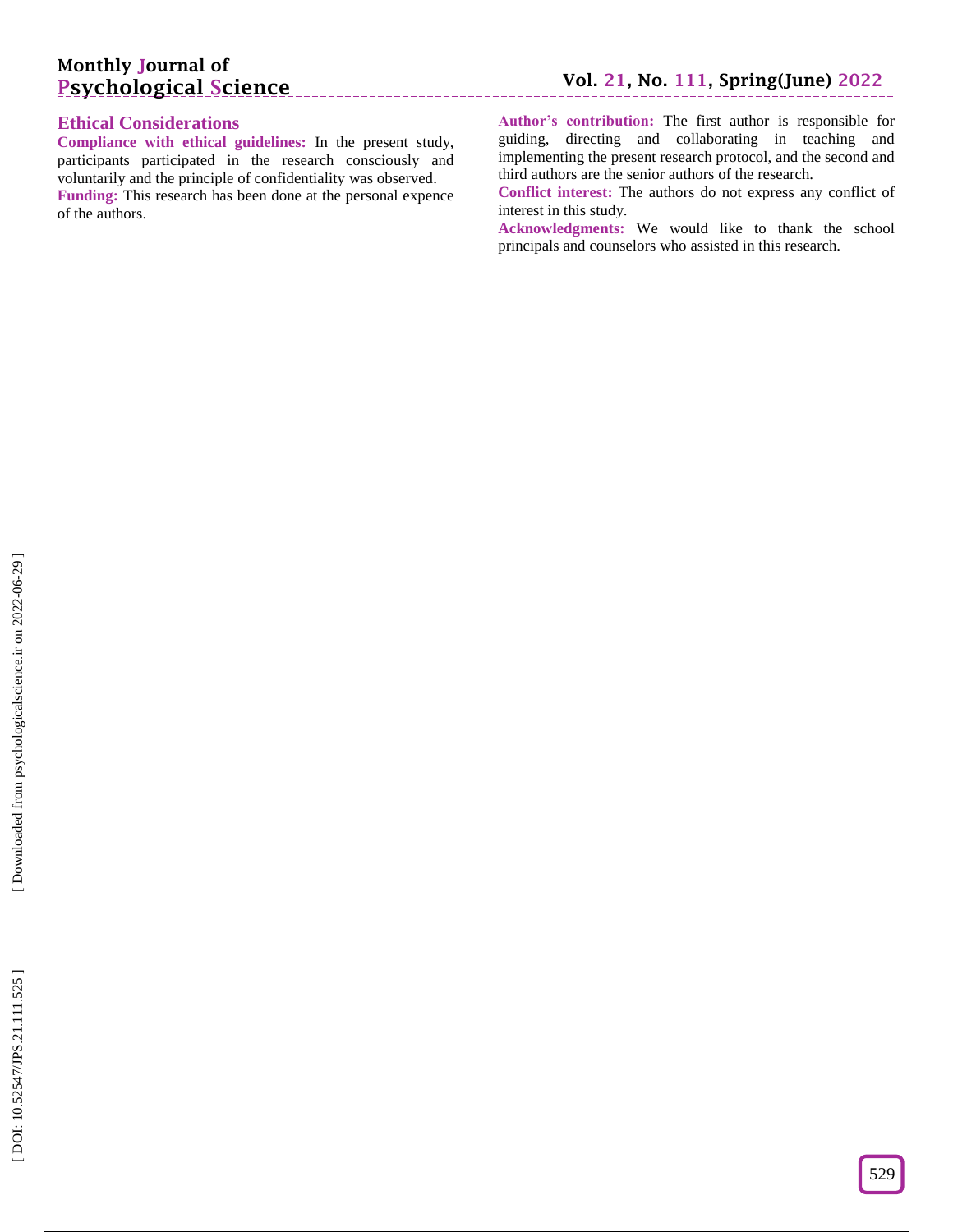**مقاله پژوهشی**

**اثربخشی درمان فراتشخیصی یکپارچه بر تحمل پریشانی و تنظیم هیجان دانش آموزان با مشکلات رفتاری درونیشده** 

# **،<sup>1</sup> سارا نجاتی مهدی قزلسفلو فر 2 آقازیارتی ، علی**

**ههدی قز لسفلو <sup>(</sup>، سارا نجاتیفر <sup>۲</sup>، علی آقازیارتی <sup>۲</sup><br>. استادیار، گروه روانشناسی، دانشکده علوم<sub>ا</sub>نسانی، دانشگاه گنبد کاووس، گنبد کاووس، ایران.** 

۱. استادیار، کروه روانشناسی، دانشکده علوم|نسانی، دانشکاه کنبد کاووس، کنبد کاووس، ایران.<br>۲. دانشجوی دکتری روانشناسی و آموزش افراد با نیازهای خاص، دانشکده علومتربیتی و روانشناسی، دانشگاه اصفهان، اصفهان، ایران.

| مشخصات مقاله             | جكيده                                                                                                                              |
|--------------------------|------------------------------------------------------------------------------------------------------------------------------------|
| كليدواژهها:              | زهینه: پژوهش(ها نشان میدهند دانشآموزان با مشکلات رفتاری درونیشده از کنش۵ایی مانند عدم تحمل پریشانی و نارسایی در تنظیم              |
| درمان فراتشخيصي يكپارچه، | هیجان رنج می برند، همچنین پژوهش،های پیشین نشان دادهاند درمان فراتشخیصی یکپارچه بر متغیرهای مختلفی تأثیر دارد. بنابراین با توجه     |
| تحمل پريشاني،            | به پیشینه پژوهش، در زمینه اثربخشی درمان فراتشخیصی یکپارچه بر تحمل پریشانی و تنظیم هیجان دانش آموزان با مشکلات رفتاری درونی         |
| تنظيم هيجان،             | شده شکاف تحقیقاتی وجود داشت.                                                                                                       |
| مشکلات رفتاری درونیشده   | هدف: هدف پژوهش حاضر بررسی اثربخشی درمان فراتشخیصی یکپارچه بر تحمل پریشانی و تنظیم هیجان دانشآموزان با مشکلات                       |
|                          | رفتاری درونیشده بود.                                                                                                               |
|                          | <b>روش:</b> روش پژوهش حاضر شبه آزمایشی با طرح پیش آزمون و پس آزمون با گروه کنترل بود. جامعه آماری این پژوهش شامل دانش آموزان       |
|                          | دختر متوسطه اول دارای اختلالات رفتاری درونیشده در مدارس تهران در سال ۱۳۹۹–۱۳۹۸ بود که ۳۰ دانش آموز دارای مشکلات رفتاری             |
|                          | درونی شده با روش نمونه گیری غیرتصادفی هدفمند انتخاب شدند و در گروههای آزمایش (۱۵ نفر) و کنترل (۱۵ نفر) جایگزین شدند. گروه          |
|                          | آزمایش مداخله درمان فراتشخیصی یکپارچه (بارلو و همکاران، ۲۰۱۷) را طی سه ماه در ۱۰ جلسه ۹۰ دقیقهای دریافت کرد. برای جمع آوری         |
|                          | دادهها از پرسشنامه خودسنجی نوجوانان (آخنباخ و ریسکولا، ۲۰۰۳)، پرسشنامه تحمل پریشانی (سیمونز و گاهر، ۲۰۰۵) و پرسشنامه تنظیم         |
|                          | شناختی هیجان (گارنفسکی، کرایج و اسپینهاون، ۲۰۰۱) استفاده شد. دادهها با استفاده از آزمون تحلیل کوواریانس چند متغیره تجزیه و         |
|                          | تحليل شد.                                                                                                                          |
|                          | <b>یافتهها:</b> نتایج نشان داد که درمان فراتشخیصی یکپارچه در افزایش تحمل پریشانی و بهبود تنظیم هیجان دانشآموزان تأثیر داشته است    |
|                          | (۰۱۱- P). همچنین نتایج تحلیل کوواریانس نشان داد که میزان تأثیر درمان فراتشخیصی یکپارچه بر تحمل پریشانی (۱۰۶/۲۳)، ملامت             |
|                          | خویش (F= ۱۷/۸۴)، ملامت دیگران (F= ۳۷/۲۲)، نشخوارگری (F= ۳۶/۱۲)، فاجعه انگاری (F= ۳۸/۶۷)، پذیرش (۱۸/۸۶ =F)، تمركز                   |
|                          | مجدد بر برنامه ریزی (۴۱/۰۶)، تمرکز مجدد مثبت (۴۵/۲۶)، ارزیابی مجدد مثبت (۲۹/۶۹) =F) و دیدگاهپذیری (۴۹/۵۹) معنادار                  |
|                          | بوده است (۰/۱۱).                                                                                                                   |
| دريافت شده: ۱۴۰۰/۰۷/۲۴   | <b>نتیج</b> ه <b>کیری:</b> بر اساس یافتههای حاصل از این پژوهش میتوان گفت درمان فراتشخیصی یکپارچه با استفاده از آموزش آگاهی هیجانی، |
| پذیرفته شده: ۱۴۰۰/۰۸/۲۵  | یادگیری مشاهده تجارب هیجانی، بازشناسی هیجانها، شناسایی الگوهای اجتناب از هیجان و ارزیابی مجدد شناختی منجر به افزایش تحمل           |
| منتشر شده: ۱۴۰۱/۰۳/۰۱    | پریشانی و بهبود تنظیم هیجان در دانشآموزان با مشکلات رفتاری درونی شده میشود.                                                        |

\* فویسنده هسئول: سارا نجاتیفر، دانشجوی دکتری روانشناسی و آموزش افراد با نیازهای خاص، دانشکده علومتربیتی و روانشناسی، دانشگاه اصفهان، اصفهان، اصفهان، ا

sara.njt1373@gmail.com :رایانامه

تلفن: 52121152111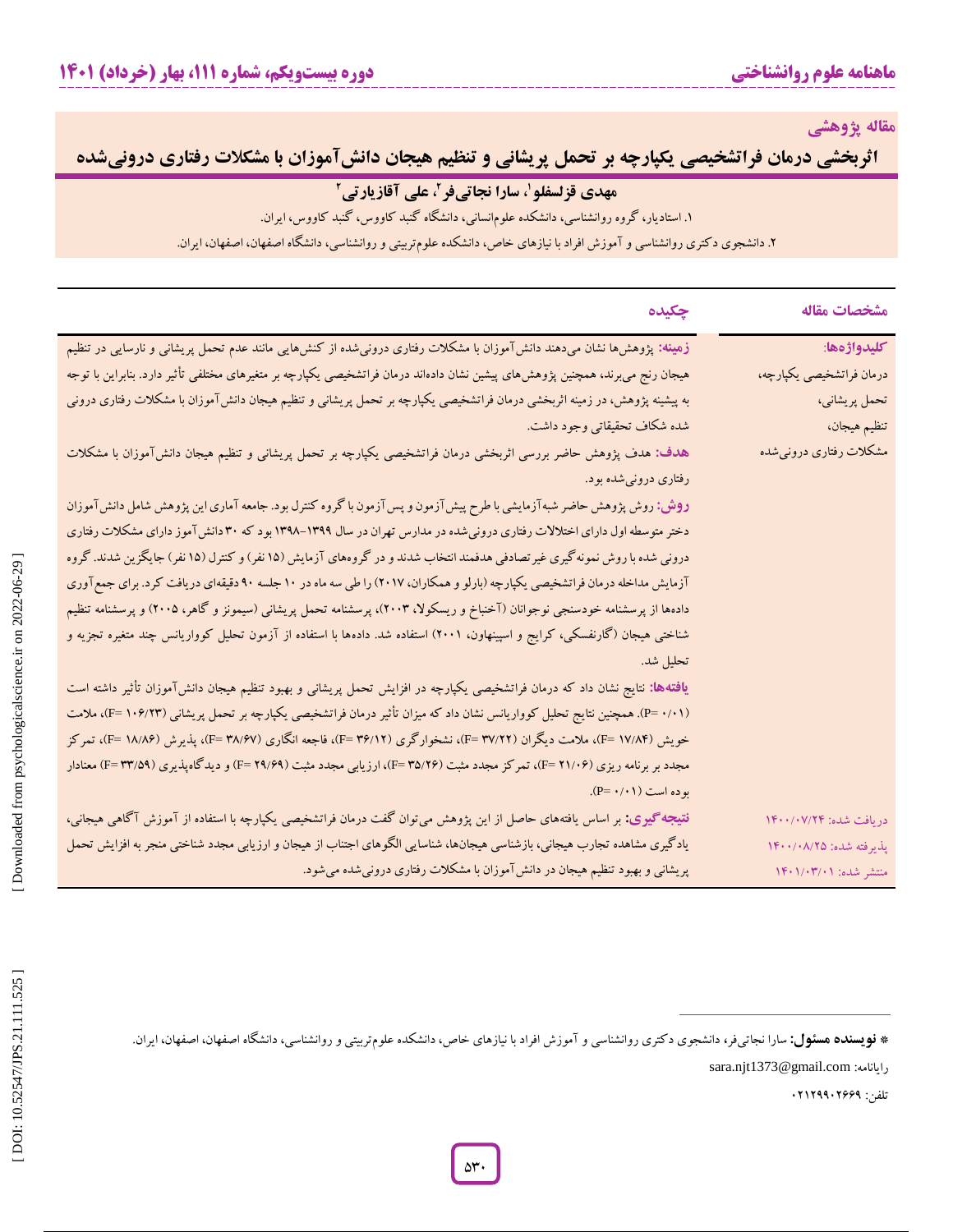#### **مقدمه**

اختلالهای هیجانی – رفتاری <sup>۱</sup> کودکان و نوجوانان به شرایطی اطلاق می گردد که در آن پاسخهای هیجانی – رفتاری در محیط مدرسه و خانه با هنجارهای اجتماعی متفاوت است )جیائو و همکاران، 2525( بهطوری که بر سازگاری فرد، عملکرد تحصیلی، مراقبت از خود و تعامالت اجتماعی تأثیر منفی میگذارد )ردی و دویچ، 2525(. از جمله اختاللهای رفتاری دوران کودکی و نوجوانی، اختالل افسردگی و اضطراب 2 میباشد که در دسته اختاللهای رفتاری درونیشده های رفتاری درونیشده از جمله اضطراب و افسردگی، به ترتیب 8-1 قرار میگیرد. میزان شیوع اختالل <sup>3</sup> درصد گزارش شده است )کاپالن و سادوک، 2517(. اختالالت رفتاری درونیشده بیشتر درونفردی و شامل مشکالتی همچون کنارهگیری از تعاملهای اجتماعی، بازداری، اضطراب و افسردگی است )کریستنر، اسلر، هزام و پائولوس، 2521(. پژوهشهای متعددی حاکی از آن است که همچنان درصد قابل توجهی از اختالالت رفتاری درونیشده در طول تحول و تا سالهای بزرگسالی پایدار میمانند و پیامدهای زیانباری برای فرد به همراه میآورند )تاکاهاشی و هوندا، 2521(.

اضطراب، یک احساس فراگیر و ناخوشایند با منشأ ناشناخته است که فرد تجربه میکند و آن شامل عدم اطمینان، درماندگی و برانگیختگی فیزیولوژیکی است. اضطراب دارای هیجان منفی است و یک احساس نگرانی را در مورد خطری که احتمال بروز دارد، در بر میگیرد. نشانههای اضطراب در کودکان، نوجوانان و بزرگساالن تقریباً مشابه است، اما تظاهرات آن در سنین گوناگون متفاوت میباشد )وندرگیسن و بوگلز، ۲۰۱۸). اختلال افسرد کی نیز از جمله رایج ترین مشکلات دوران کودکی و نوجوانی است؛ که در آن شخص به صورت مداوم، ناراحتی عمیق و کاهش عالقه را در تمام فعالیتها در طول دوره زمانی حداقل دو هفتهای تجربه میکند (مارتینسن و همکاران، ۲۰۱۹).

پژوهشها نشان دادهاند که مؤلفههای شناختی – رفتاری در مشکلات رفتاری درونیشده، نقش مهمی دارند )پریستلی، 2511(. یکی از مؤلفههای شناختی – رفتاری مرتبط با اختلالهای رفتاری درونیشده، تحمل پریشانی<sup>۴</sup>

 $\overline{\phantom{a}}$ 

میباشد. تحمل پریشانی به عنوان ظرفیت درک شده جهت تحمل کردن حالت فیزیکی یا هیجانی و انجام رفتارهایی جهت مقاومت در برابر وضعیت پریشانی که به وسیله بعضی از انواع استرسورها به وجود میآید، تعریف شده است )چی و همکاران، 2521(. همچنین تحمل پریشانی به عنوان توانایی شخص برای تحمل حاالت درونی ناخوشایند تعریف شده است (کوزاک و فوت، ۲۰۱۱). تحمل پریشانی به عنوان یک ساختار اساسی یژه متشکل از تحمل، جذب، ارزیابی و تنظیم تجارب احساسی منفی و بهو پیشگیری از اقدام به اجتناب یا واکنش هیجانی در نظر گرفته شده است )موسوی، خواجوند خوشلی، اسدی و عبدالهزاده، 1455(. مطابق دیدگاه سیمونز و گاهر )2550( افراد دارای تحمل پریشانی پایین به این حقیقت آگاهی دارند که نمیتوانند احساس ناراحتی را تحمل کرده و احساس می کنند که دیگران امکانات بهتری برای مقابله با هیجانهای منفی دارند، در نتیجه آنها بیشتر اوقات احساس سرافکندگی میکنند. این افراد همچنین برای اجتناب از تجربه هیجانهای منفی به سختی تالش میکنند. در صورتی که اجتناب مقدور نباشد آنها در تالش برای برطرف کردن حالت هیجانی آزارنده، به روشهای نامناسب روی میآورند؛ این راهبردهای نامناسب به احتمال قوی، انرژی آنها را کاهش داده و این کار در نهایت، کارکردهای جسمانی، روانی و اجتماعی آنها را مختل خواهد ساخت.

تمام فرآیندهای روانشناختی اولیه بهطور اجتنابناپذیری از وجود اضطراب و افسردگی تأثیر می $\mu$ یرند. از آنجایی که تنظیم هیجان $^{\circ}$  یک متغیر واسطه ای مهم در روابط بینفردی و ساز کاری اجتماعی – عاطفی افراد است، لدا برای هر فردی مهم است )پروسن و جندریکو، 2518(. بر اساس نظر گارنفسکی و همکاران )2551( تنظیم هیجان، دامنه وسیعی از فرآیندهای گیرد شناختی هشیار و ناهشیار، فیزیولوژیکی، اجتماعی و رفتاری را در برمی و یک اصل اساسی در شروع، ارزیابی و سازماندهی رفتار ناسازگارانه و نیز جلوگیری از هیجانهای منفی و رفتار ناسازگارانه محسوب میگردد. نارسایی در این زمینه، از جمله مشکالت مشاهده شده در افراد با مشکالت رفتاری درونیشده میباشد. تنظیم هیجان یک ساختار چندبُعدی است که راهکارهای تلفیقی انعطافپذیری همچون مهار رفتاری، هشیاری نسبت به 4 هیجانات و تحمل آشفتگی را در بر میگیرد )عبدالکریمی، قربان شیرودی،

. Distress Tolerance

5 . Emotion regulation

<sup>&</sup>lt;sup>1</sup>. Emotional- Behavioral Disorder

<sup>&</sup>lt;sup>2</sup>. Depression & Anxiety

<sup>3</sup> . Internalized Behavioral Disorder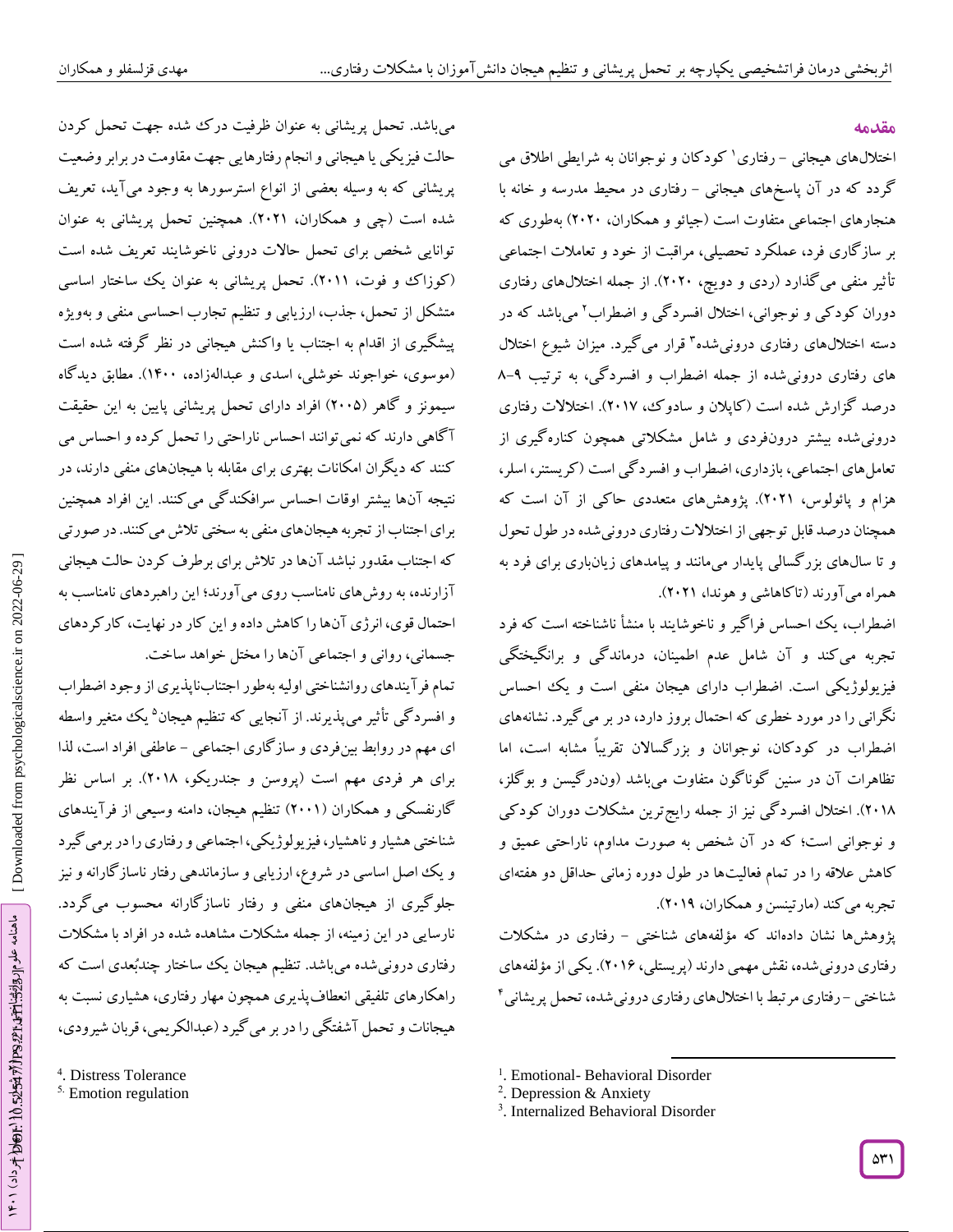خلعتبری و زربخش، ۱۳۹۷). کویم و پینا (۲۰۱۰) تنظیم هیجان را به عنوان فرآیند آغاز، حفظ، تعدیل و یا تغییر در بروز، شدت و یا استمرار احساس<br>درونی و هیجان مرتبط با فرآیندهای اجتماعی – روانی و فیزیکی در انجام رساندن اهداف فرد تعریف کردهاند. راهبردهای تنظیم هیجان ممکن است انطباقی یا غیرانطباقی باشند. راهبردهای غیرانطباقی تنظیم هیجان در شکل گیری و یا تداوم اختاللهای روانشناختی، نقش اساسی دارند )گارنفسکی و کرایج، ۲۰۰۷).

در چند دهه اخیر برای کاهش اضطراب و افسردگی یا به عبارتی کاهش شدت مشکالت رفتاری درونیشده در نوجوانان از شیوههای متعددی نظیر درمان شناختی – رفتاری و تکنیکهایی مانند تن[رامی، حساسیتزدایی منظم و غرقهسازی استفاده شده است )هافمن و اوتو، 2517(. با این حال، نتایج نشان میدهد که این درمانها فقط تا حدی موفق بودهاند و بیشتر مراجعان، بخشی از عالئم را پس از درمان نیز تجربه کردهاند )اولندیکفو همکاران، 2511(.

یکی از درمانهای مؤثر روانشناختی که روی طیف وسیعی از اختاللهای رفتاری هیجانی اثربخش میباشد، درمان فراتشخیصی یکپارچهنگر 1 بارلو، الارد و پرلهولم (۲۰۱۰) است که جدیدترین نسخه آن در سال ۲۰۱۷ ارائه<br>شده است (بارلو و همکاران، ۲۰۱۷). درمان مذکور، یک درمان شناختی – رفتاری فراتشخیصی متمرکز بر هیجان است؛ در این درمان با تأکید بر هیجانها و ماهیت انطباقی و کارکردی هیجانها، سعی در شناسایی و اصالح کوششهای غیرانطباقی برای تنظیم تجارب هیجانی )بارلو و همکاران، ۲۰۱۷) می شود. منطق شکل گیری درمانهای فراتشخیصی مبتنی بر مفاهیم نظری و نتایج تجربی در خصوص وجود عوامل مشترک بین اختاللهای هیجانی بوده است که عمدتاً با هدف مورد آماج قرار دادن این عوامل سببساز طراحی شدند )آشنا، بشارت، ملیحیالذاکرینی و رافضی، 1455(. درمان فراتشخیصی یکپارچه، شامل پنج بخش درمانی اصلی است که عبارتند از: ۱. آگاهی هیجانی مبتنی بر حال، ۲. انعطافپذیری شناختی، .3 اجتناب هیجانی و رفتارهای برخاسته از هیجان، .4آگاهی از احساسهای بدنی و تحمل آنها و ۵ مواجهه هیجانی درونزاد (ذهنی) و مبتنی بر موقعیت )بارلو و همکاران، 2517(.

ラン

، بهار)خرداد( 111

، شماره 21

ماهنامه علوم روانشناختی، دوره

 $\overline{\phantom{a}}$ <sup>1</sup>. Barlow's unified transdiagnostic (UP)

نتایج برخی پژوهشها )دیر و همکاران، 2511؛ تالکووسکی، گرین، اوسیکیودا و نورتون، 2517 و زمستانی و ایمانی، 1310( بیانکننده اثربخشی این پروتکل بر بهبود عالئم اختاللهای هیجانی و مخصوصاً اختاللهای اضطرابی است. تالکووسکی و همکاران )2517( در پژوهشی نشان دادند که دوازده جلسه درمان فراتشخیصی موجب کاهش معنادار عالئم اضطراب و افسردگی، عاطفه منفی، بازداری رفتاری و مشکالت تنظیم هیجانی در بیماران مبتال به اختالل اضطرابی شده است. همچنین نتایج پژوهش زمستانی و ایمانی )1310( نشان داد که درمان فراتشخیصی یکپارچه در کاهش نشانههای افسردگی، اضطراب و نیز تعدیل راهبردهای تنظیم هیجان در افراد مبتال به حداقل یک اختالل اضطرابی و یک اختالل افسردگی )به صورت همبود) اثربخش است. همچنین عطارد و همکاران (۱۳۹۵) و بولیس و همکاران )2514( در پژوهش خود با موضوع بررسی اثر درمان فراتشخیصی یکپارچه بر اختالالت اضطرابی، افسردگی و هیجانی نشان دادند که این شیوه درمان میتواند به کاهش اضطراب، افسردگی و مشکالت هیجانی و روانشناختی منجر شود. عبدی، بخشیپور رودسری، محمودعلیلو و فرنام (۱۳۹۲) نیز در پژوهشی تاثیر درمان فراتشخیصی یکپارچه را بر علائم اضطراب و افسردگی همایند بررسی کردند و نشان دادند که درمان فراتشخیصی یکپارچه میتواند با بهبود عالئم اضطراب، افسردگی و مشکالت هیجانی سبب شود که فرد خودپنداشتی مثبتتر از خود داشته باشد.

علیرغم انجام پژوهشهای متعدد در خصوص اثربخشی درمان فراتشخیصی یکپارچه بر حوزههای مختلف و به خصوص تنظیم هیجان و مشکالت ناشی از آن، پژوهشگران در بررسی انتقادی پیشینه پژوهش به این نتیجه رسیدند که اثربخشی درمان فراتشخیصی یکپارچه بر مشکالت و مسائل نوجوانانی که دارای مشکالت رفتاری درونیشده هستند، مورد بررسی قرار نگرفته است. حال از یکسو با توجه به شیوع باالی مشکالت رفتاری درونیشده در نوجوانان و همچنین ضرورت بهکارگیری درمان روانشناختی مناسب برای این نوجوانان در جهت جلوگیری از گسترش اثرات احتمالی این مشکالت به سایر حوزههای عملکردی، و از سوی دیگر با نظر به کارایی درمان فراتشخیصی یکپارچه در بهبود مؤلفههای روانشناختی گروههای مختلف، و سرانجام عدم انجام پژوهشی در راستای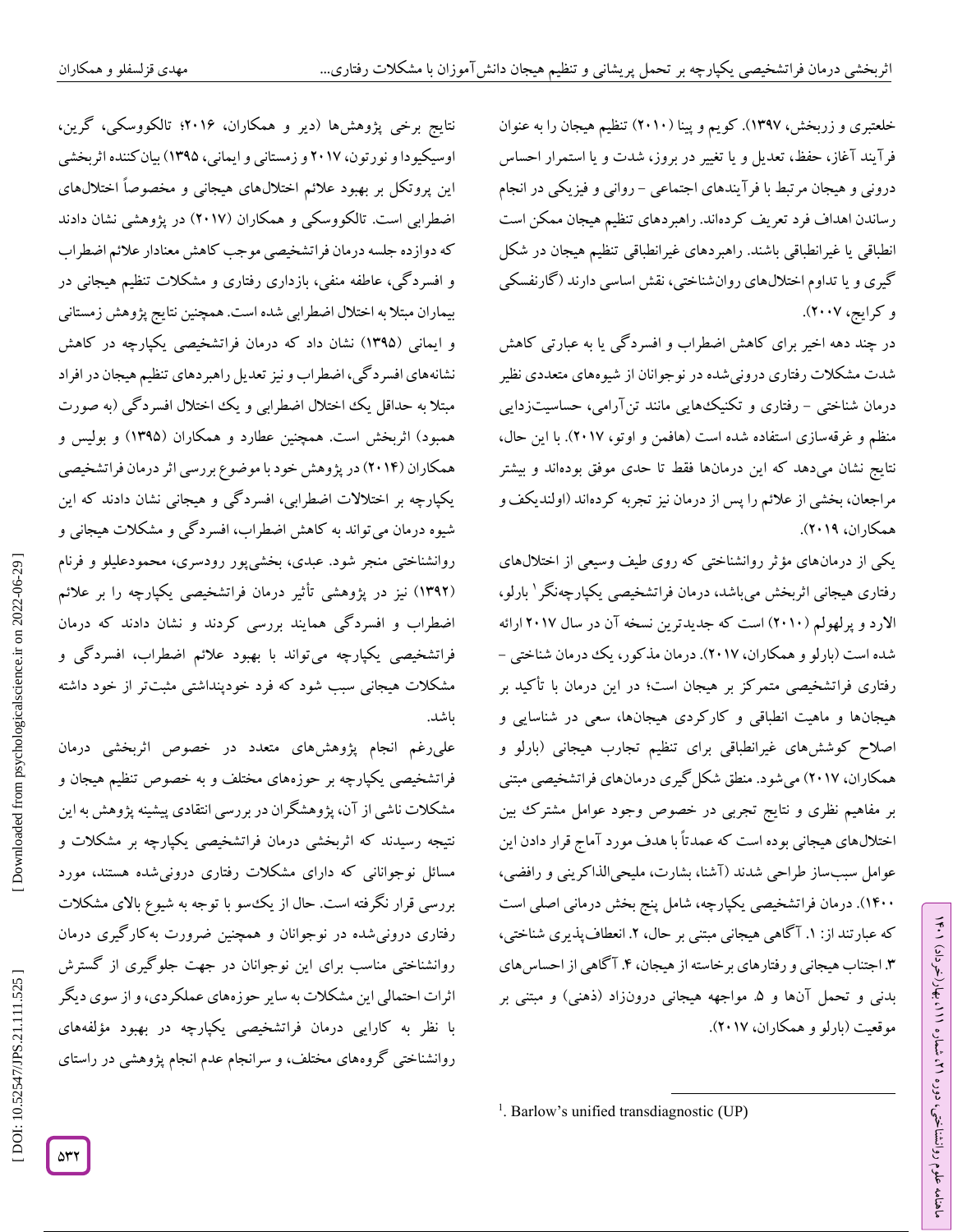بررسی اثربخشی این رویکرد درمانی بر شاخصهای روانی خاص نوجوانان دارای مشکالت رفتاری درونیشده، سؤال اصلی پژوهش این است که آیا درمان فراتشخیصی یکپارچه بر تحمل پریشانی و تنظیم هیجان دانش آموزان با مشکالت رفتاری درونیشده مؤثر است؟

# **روش**

طرح پژوهش و شرکت **شرکتکنندگان: الف( طرح پژوهش و** کنندگان: روش پژوهش حاضر، شبهآزمایشی با طرح پیشآزمون و پس آزمون با گروه کنترل بود. جامعه آماری این پژوهش را تمامی دانش آموزان دختر متوسطه اول دارای اختالالت رفتاری درونیشده مشغول به تحصیل در مدارس شهر تهران در سال تحصیلی ۱۳۹۹–۱۳۹۸ تشکیل می دادند. جهت انتخاب نمونه از روش نمونهگیری غیرتصادفی هدفمند استفاده شد؛ بدین صورت که با مراجعه به ۷ مدرسه از مشاوران این مدارس درخواست شد دانشآموزانی که دلیل داشتن مشکالت رفتاری دارای پرونده مشاورهای بودند را معرفی کنند. از این تعداد مدارس، تعداد 15 دانشآموز معرفی شد. در گام بعد با اجرای پرسشنامه خودسنجی نوجوانان آخنباخ و ریسکوال )2553( تعداد 35 نفر از این دانشآموزان که نمرات باالتری به دست آوردند به عنوان نمونه انتخاب شده و به صورت تصادفی در دو گروه آزمایش (۱۵ نفر) و کنترل (۱۵ نفر) جایدهی شدند. ملاک های ورود به پژوهش شامل تشخیص مشکالت رفتاری درونیشده، نداشتن سایر اختالالت روانشناختی، نداشتن درمان دارویی ثابت برای حداقل 12 هفته، برخورداری از سالمت جسمانی بود. همچنین مالکهای خروج از پژوهش شامل غیبت در دو جلسه آموزشی، دریافت درمانهای روانشناختی همزمان و عدم تمایل به ادامه درمان بود.

# **ب( ابزار**

پرسشنامه خودسنجی نوجوانان آخنباخ )YSR): این پرسشنامه توسط آخنباخ و ریسکوال )2553( ساخته شده است. که مشکالت عاطفی / رفتاری و همچنین توانمندیها و شایستگیهای تحصیلی و اجتماعی کود کان ۱۸–۱۱ سال را از دید کاه دانش آموز مورد سنجش قرار میدهد ( کا کابرایی، حبیبی عسکر آبادی و فدایی، ۱۳۸۷). مینایی (۱۳۸۵) فرمهای نظام آخنباخ را به فارسی ترجمه نموده و برای جمعیت ایرانی هنجار کرده

 $\overline{\phantom{a}}$ 

است. دو دسته مقیاس کلی را میتوان بر اساس این پرسشنامه ارزیابی نمود که عبارت هستند از مقیاسهای سندرمی مبتنی بر تجربه و مقیاسهای<br>سندرمی مبتنی بر DSM. مقیاسهای مبتنی بر DSM شامل مشکلات عاطفی (مطابق با اختلال افسرد کی اساسی و افسرده خویی)، مشکلات اضطرابی )مطابق با اختالالت اضطراب تعمیمیافته، اضطراب جدایی و هراس خاص(، مشکلات جسمانی (مطابق با اختلالات جسمانی کردن و جسمانی شکل)، مشکالت عدم توجه و بیشفعالی، مشکالت رفتار مقابلهای و مشکالت سلوک هستند. این مقیاسها محقق را قادر میسازد تا سنجشهای استاندارد و کمی شده از مشکلات رفتاری – عاطفی را به طبقه بندی DSM مرتبط نماید. سه مقیاس اضطراب /افسرد کی، گوشه گیری /افسرد کی و شکایات جسمانی گروهبندی درونیسازی را تشکل داده و سندرم رفتار مقابلهای، سلوک و بیشفعالی، گروهبندی برونسازی را تشکیل میدهند. نمرات سؤاالت به صورت لیکرت درجهبندی شده است به این ترتیب که آزمودنی به هر سؤال یکی از سه نمره صفر (درست نیست)، یک (تاحدی یا کاهی درست است) و ۲ (کاملاً یا غالباً غلط است) را میتواند بدهد. ضرایب همسانی درونی برای اکثر مقیاسهای سندرمی مبتنی بر تجربه و مبتنی بر DSM در سطح مطلوب و رضایتبخش قرار دارد به طوری که ضرایب همسانی از طریق ضریب آلفای کرونباخ برای خرده مقیاس کفایت کلی ۴۶/۰ و برای مشکلات رفتاری کلی ۱٬۹۵ و متوسط همسانی درونی برای مشکلات رفتاری درونیسازی ۰/۸۹ و ضریب آلفای کرونباخ برای خرده مقیاسهای سندرمها دامنه ای از ۰/۵۹ ( کناره کیری) تا ۱۰/۸۶(رفتار پرخاشکرانه و افسردگی – اضطراب) گزارش شده است (آخنباخ، دامنسی و ریسکولا، ۲۰۰۳). در مطالعه حبیبی، بشارت، فدایی و نجفی (۱۳۸۸) میزان اعتبار آزمون با استفاده از آزمون آلفای کرونباخ در<br>دوقلوهای همسان ۰/۹۴ و در دوقلوهای ناهمسان ۰/۹۰ و در کل نمونه ۰/۹۳ و میزان اعتیار دو نیمه کردن در دوقلوهای همسان ۰/۹۱ و در دوقلوهای ناهمسان ۱۸۶ و در کل نمونه ۰/۸۹ به دست آمد.

مقیاس تحمل پریشانی`: مقیاس تحمل پریشانی که به وسیله سیمونز و گاهر (۲۰۰۵) ساخته شده یک ابزار خودکزارشی ۱۵ کویهای است. کویههای این مقیاس براساس مقیاس ۵ درجه ای لیکرت کاملا موافقم= ۱ تا کاملا مخالفم= ۵ نمرهگذاری میشوند. نمره بالاتر در این مقیاس، تحمل بالای

<sup>&</sup>lt;sup>1</sup>. Disturbance Tolerance Scale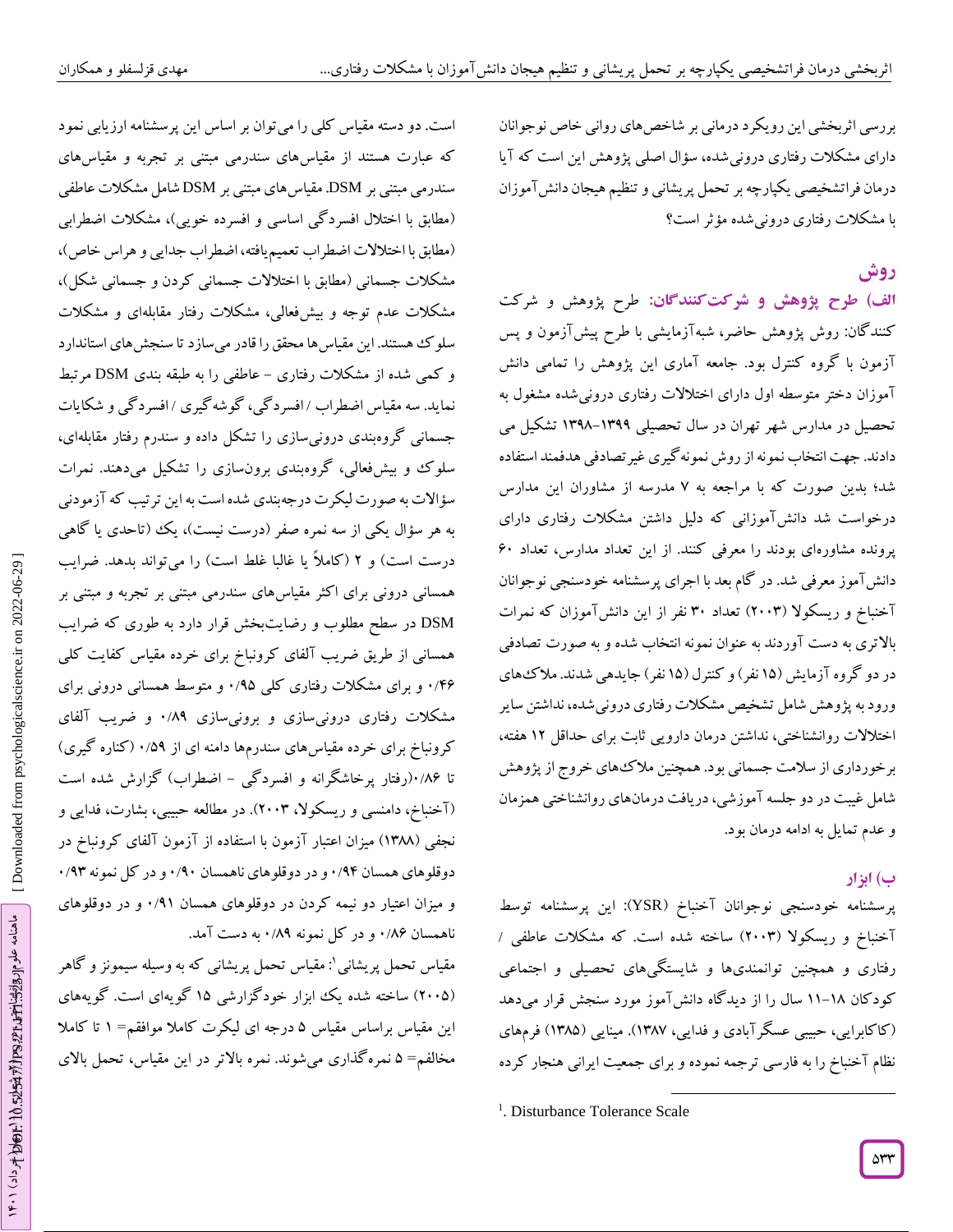پریشانی را نشان میدهد. همچنین مؤلفههای تحمل پریشانی که به وسیله این مقیاس ارزیابی می شود عبارت است از: ١. تحمل، ٢. ارزیابی، ٣. جذب و ۴. تنظیم. سیمونز و گاهر (۲۰۰۵) ضرایب آلفای کرونباخ خردهآزمون<br>های تحمل، ارزیابی، جذب و تنظیم را به ترتیب ۰/۸۳ (۰/۶۶ /۰/۷۴ و ۰/۸۷ به دست آوردند. این مقیاس دارای روایی مالکی و همگرایی اولیه خوبی است و ضریب روایی آن ۰/۶۱ کزارش شده است (سیمونز و کاهر، ۲۰۰۵). عزیزی، میرزایی و شمس )1381( ضریب آلفای کرونباخ برای کل مقیاس را ۰/۸۱ و برای خرده مقیاسهای تحمل، جذب، تنظیم و ارزیابی به ترتیب ۰/۷۱، ۰/۷۳ و ۰/۶۹ کزارش کردند (عزیزی، میرزایی و شمس، ۱۳۸۹).

پرسشنامه راهبردهای تنظیم شناختی هیجان 1 : این پرسشنامه توسط گارنفسکی، کرایج و اسپینهاون )2551( ساخته شد، یک ابزار 31 سؤالی است و راهبردهای تنظیم شناختی هیجان را در پاسخ به حوادث تهدید<br>کننده و تنیدگی زای زندگی در طیف لیکرت از هرگز= ۱ تا همیشه= ۵ زیر مقیاس به این شرح میسنجد: مالمت خویش؛ مالمت برحسب 1 دیگران؛ نشخوارگری)؛ فاجعهانگاری؛ پذیرش؛ تمرکز مجدد بر برنامه ریزی؛ تمرکز مجدد مثبت؛ ارزیابی مجدد مثبت؛ کماهمیت شماری. حداقل نمره در هر خرده مقیاس ۵ و حداکثر ۲۰ است. در بررسی مشخصات روانسنجی آزمون گارنفسکی و همکاران )2551( پایایی آزمون را با استفاده از ضریب آلفای کرونباخ به ترتیب برابر با ۰/۹۱ به دست آوردند. نسخه فارسی این پرسشنامه در فرهنگ ایرانی توسط حسنی (۱۳۸۹) مورد هنجاریابی قرار کرفته است. اعتبار این مقیاس بر اساس روشهای همسانی درونی و بازآزمایی، و روایی آن از طریق تحلیل مؤلفه اصلی با استفاده از چرخش واریماکس محاسبه شد و همبستگی بین خرده مقیاسها و روایی ملاکی (۰/۸۵–۰/۶۲) کزارش شده است (حسنی، 1381(. همچنین روایی محتوای و روایی همگرا و تشخیصی از طریق اجرای هم زمان مقیاس افسردگی، اضطراب، استرس و مقیاس سالمتروانی مورد تأیید قرار گرفت و نتایج نشان داد این پرسشنامه از روایی کافی برخوردار است.

برنامه مداخلهای: برنامه مداخلهای در پژوهش حاضر برگرفته از برنامه درمان فراتشخیصی یکپارچه بارلو و همکاران (۲۰۱۷) بود که از پژوهش ラン

، بهار)خرداد( 111

، شماره 21

ماهنامه علوم روانشناختی، دوره

عبدی، بخشیپور رودسری، محمودعلیلو و فرنام )1312( اقتباس شده است. این درمان در 15 جلسه 15 دقیقهای، هفتهای یک جلسه در طی سه ماه به شرح زیر اجرا شد.

روش اجرا: جهت انجام این پژوهش، ابتدا هماهنگیهای الزم با مدیران مدارس منطقه هشت شهر تهران انجام شد. سپس با مراجعه با مدارس انتخاب شده، افراد نمونه مورد مطالعه به شرحی که در بخش روش توضیح داده شد انتخاب شده و به تصادف در گروههای آزمایش و کنترل قرار گرفتند. پس از انجام پیشآزمون، گروه آزمایش مداخله درمان فراتشخیصی یکپارچه بارلو و همکاران (۲۰۱۷) در ۱۰ جلسه آموزشی یک و نیم ساعته، هفتهای یک جلسه در طی سه ماه دریافت کردند و سپس از هر دو گروه آزمایش و کنترل، پسآزمون به عمل آمد. به منظور رعایت اخالق در پژوهش از شرکتکنندگان رضایت گرفته شد و به آنها اطمینان داده شد در هر زمان تمایل داشته باشند میتوانند از مداخله خارج شوند و نتایج پژوهش بدون ذکر نام گزارش میشود. در این پژوهش برای تجزیه و تحلیل دادهها در سطح آمار توصیفی از میانگین و انحراف استاندارد و در سطح آمار استنباطی از آزمون شاپیرو – ویلک جهت بررسی نرمال بودن توزیع دادهها، آزمون لوین برای بررسی برابری واریانسها، همچنین از تحلیل کوواریانس برای بررسی فرضیه پژوهش استفاده شد. نتایج آماری با استفاده از نرم|فزار آماری ۲۳-SPSS تجزیه و تحلیل شدند.

#### **یافتهها**

میانگین سنی دانش آموزان دختر در کروه آزمایش ۱۳/۰۵ با انحراف معیار ۱/۲۴ و میانگین سنی دانش آموزان دختر کروه کنترل ۱۳/۲۳ سال با انحراف معیار ۱/۳۲ بود. اطلاعات جدول ۱ حاکی از کاهش نمرههای گروه آزمایش نسبت به گروه کنترل در متغیرهای تحمل پریشانی و خرده مقیاس<br>های تنظیم شناختی هیجان در مرحله پسآزمون است.

 $\overline{\phantom{a}}$ <sup>1</sup>. Cognitive Emotion Regulation Questionnaire (CERQ)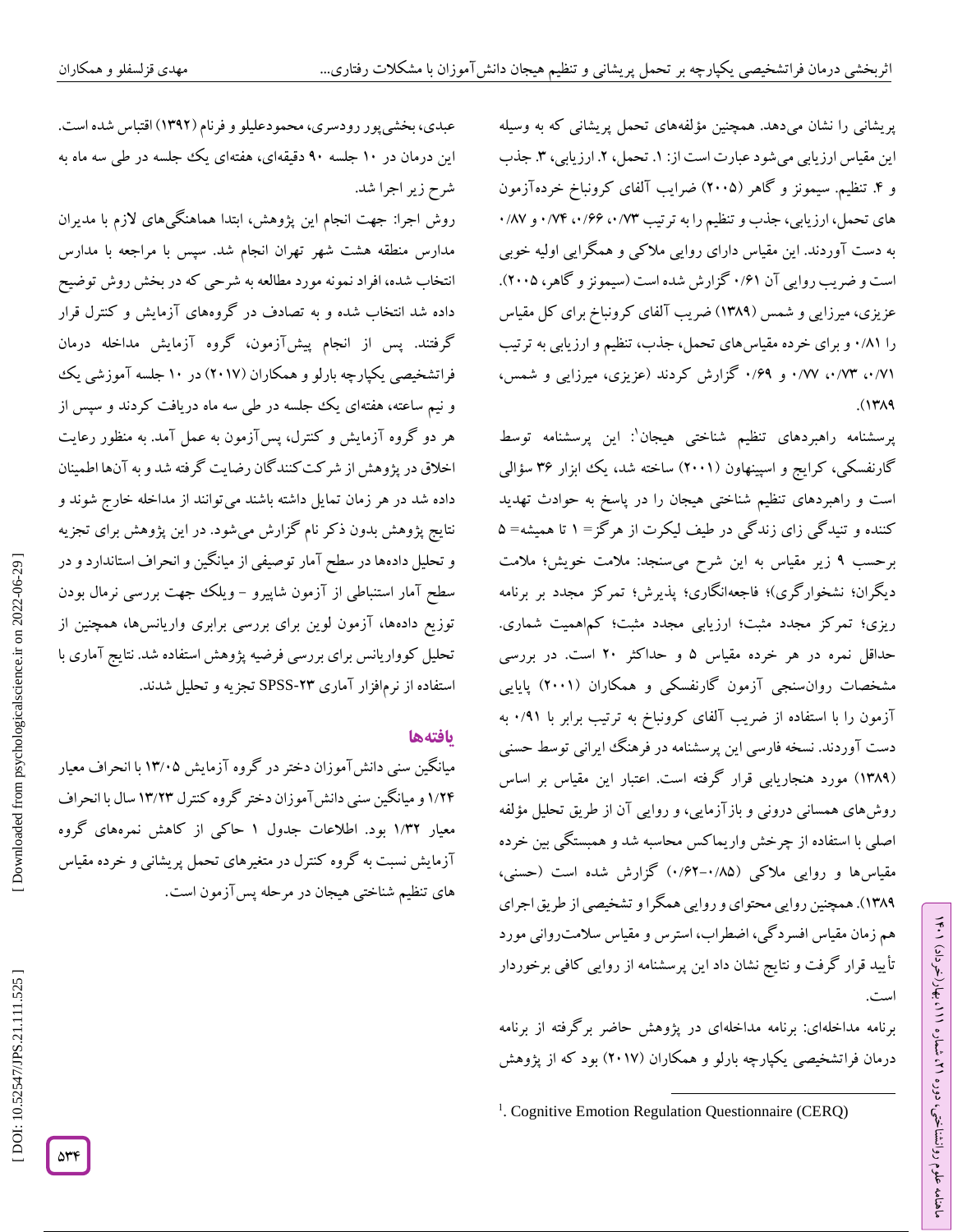|                                                                                                                                                                            | هدف                           | جلسه       |
|----------------------------------------------------------------------------------------------------------------------------------------------------------------------------|-------------------------------|------------|
| معارفه افراد نمونه پژوهش به یکدیگر، افزایش انگیزه، مصاحبه انگیزشی برای مشارکت و درگیری شرکت<br>کنندگان در طول درمان، ارائه منطق درمان و تعیین اهداف درمان.                 | معارفه                        | اول        |
| ارائه آموزش روانی، بازشناسی هیجانها و ردیابی تجارب هیجانی و آموزش مدل سه مؤلفهای تجارب هیجان،<br>و مدل ARC                                                                 | شناسايي هيجانها               | دوم        |
| یادگیری مشاهده تجارب هیجانی (هیجانها و واکنش به هیجانها به خصوص با استفاده از فنون ذهنآگاهی)                                                                               | آموزش آگاهی هیجانی            | سوم        |
| ایجاد آگاهی از تأثیر و ارتباط متقابل بین افکار و هیجانها، شناسایی ارزیابیهای سازشiایافته خودکار و دام<br>های شایع تفکر و ارزیابی مجدد شناختی و افزایش انعطافپذیری در تفکر. | ارزيابي مجدد شناختي           | چهارم      |
| آشنایی با راهبردهای مختلف اجتناب از هیجان و تأثیر آن بر تجارب هیجانی و آگاهی یافتن از اثرات متناقض                                                                         | شناسایی الگوهای اجتناب از     |            |
| اجتناب از هیجان.                                                                                                                                                           | هيجان                         | پنجم       |
| آشنایی و شناسایی رفتارهای ناشی از هیجان و درک تأثیر آنها روی تجارب هیجانی، شناسایی و ایجاد<br>گرایشهای عمل جایگزین به واسطه رویارویی با رفتارها.                           | بررسی رفتارهای ناشی از هیجان  | ششم        |
| افزایش آگاهی از نقش احساس۵ای جسمانی در تجارب هیجانی، انجام تمرین۵ای مواجهه با رویارویی                                                                                     | آگاهی و تحمل احساسهای         |            |
| احشایی به منظور آگاهی از احساس های جسمانی و افزایش تحمل این علائم.                                                                                                         | جسمانى                        | هفتم       |
| آگاهی یافتن از منطق رویاروییهای هیجانی، آموزش نحوه تهیه سلسله مراتب ترس و اجتناب و طراحی                                                                                   | رویارویی احشایی و رویارویی با |            |
| تمرینهای مواجهه هیجانی مکرر و اثربخش به صورت تجسمی و عینی و ممانعت از اجتناب.                                                                                              | هیجان مبتنی بر موقعیت         | هشتم و نهم |
| پیشگیری از عود، مرور کلی مفاهیم درمان و بحث در مورد بهبودی و پیشرفتهای درمانی.                                                                                             | اختتام                        | دهم        |

## جدول **۱. خلاصه جلسات آموزشی درمان فراتشخیصی یکپارچه بارلو و همکاران (۲۰۱۷؛ به نقل از عبدی، بخشیپور رودسری، محمودعلیلو و فرنام،۱۳۹۲)**

## جدول۲. شاخصهای توصیفی نمرههای گروه آزمایش و گواه در مرحله پیشآزمون و پسآزمون (۲٤ =n)

| پسآزمون                  | , <del>, , , , , , , , , , , ,</del>         | - -<br>◢<br>پیش آزمون | - - - -<br>--                               | , <i>,</i> | $\overline{\phantom{a}}$<br>شاخصهای آماری |
|--------------------------|----------------------------------------------|-----------------------|---------------------------------------------|------------|-------------------------------------------|
| انحراف معيار             | ميانگين                                      | انحراف معيار          | ميانگين                                     | گروه       | متغير                                     |
| F/Y                      | $Y^{\varphi}/\Lambda Y$                      | F/7V                  | $\mathbf{r}\mathbf{r}/\mathbf{r}\mathbf{r}$ | آزمايش     |                                           |
| $\Delta/\Lambda$         | $\mathsf{r}\mathsf{r}'\mathsf{r}\mathsf{r}'$ | $\Delta/\cdot$ Y      | $TT/V\Delta$                                | گواه       | تحمل پريشاني                              |
| $1/\mathcal{r}$          | 11/F1                                        | 1/11                  | 17/10                                       | آزمايش     |                                           |
| $1/\mathsf{r}\mathsf{v}$ | 1٣/۶۶                                        | $1/\mathcal{r}$       | 17/0A                                       | گواه       | ملامت خويش                                |
| 1/70                     | 11/70                                        | 1/70                  | 1770                                        | آزمايش     | ملامت ديگران                              |
| $\cdot$ /9.              | 17/0A                                        | .47                   | 17'/AT                                      | گواه       |                                           |
| 1/71                     | 11/70                                        | 1/19                  | 17/0A                                       | آزمايش     |                                           |
| $1/\mathsf{r}\Delta$     | 1770                                         | 1/71                  | 17/10                                       | گواه       | نشخوارگرى                                 |
| 1/7V                     | 11/4                                         | 1/7F                  | $11'/\cdot$                                 | آزمايش     | فاجعهانگاري                               |
| .199                     | 17/4                                         | $\cdot$ /V۵           | 17/70                                       | گواه       |                                           |
| 1/F1                     | $\mathbf{Q}$ .                               | 1/F <sub>A</sub>      | 9/10                                        | آزمايش     |                                           |
| $\cdot/\Lambda r$        | $V/\Lambda^*$                                | 1/7 <sub>A</sub>      | $V/V\Delta$                                 | گواه       | پذيرش                                     |
| $\cdot/\Lambda$ ۳        | 9/17                                         | $1/\cdot V$           | $V/\Upsilon\Upsilon$                        | آزمايش     |                                           |
| $1/\mathcal{r}$          | V/FQ                                         | $1/\mathcal{r}$       | $V/\Delta\Lambda$                           | گواه       | تمرکز مجدد بر برنامهریزی                  |
| 1/7F                     | 1.791                                        | 1/77                  | V/99                                        | آزمايش     |                                           |
| 1/20                     | $V/V\Delta$                                  | 1/10                  | $V/\Upsilon\Upsilon$                        | گواه       | تمركز مجدد مثبت                           |
| .47                      | 1.19                                         | $1/\cdot f$           | $\Lambda/\cdot$                             | آزمايش     |                                           |
| $\cdot/\Lambda$ ۳        | $V/\Lambda^{\omega}$                         | $\cdot$ /9.           | V/F1                                        | گواه       | ارزیابی مجدد مثبت                         |
| 1/FV                     | $\mathbf{Q}$ .                               | $1/\tau\tau$          | 9/14                                        | آزمايش     |                                           |
| .199                     | $\Lambda/\cdot \Delta$                       | 1/19                  | V/91                                        | گواه       | ديدگاهپذيري                               |

وابسته، عدم وجود دادههای پرت و همکنی ماتریس واریانس – کوواریانس است. برای بررسی پیشفرض نرمال بودن توزیع نمرات از آزمون شاپیرو - آزمون تحلیل کواریانس دارای پیشفرضهایی از جمله نرمال بودن توزیع نمرات، همگنی واریانسهای گروهها، خطی بودن رابطه متغیر همگام و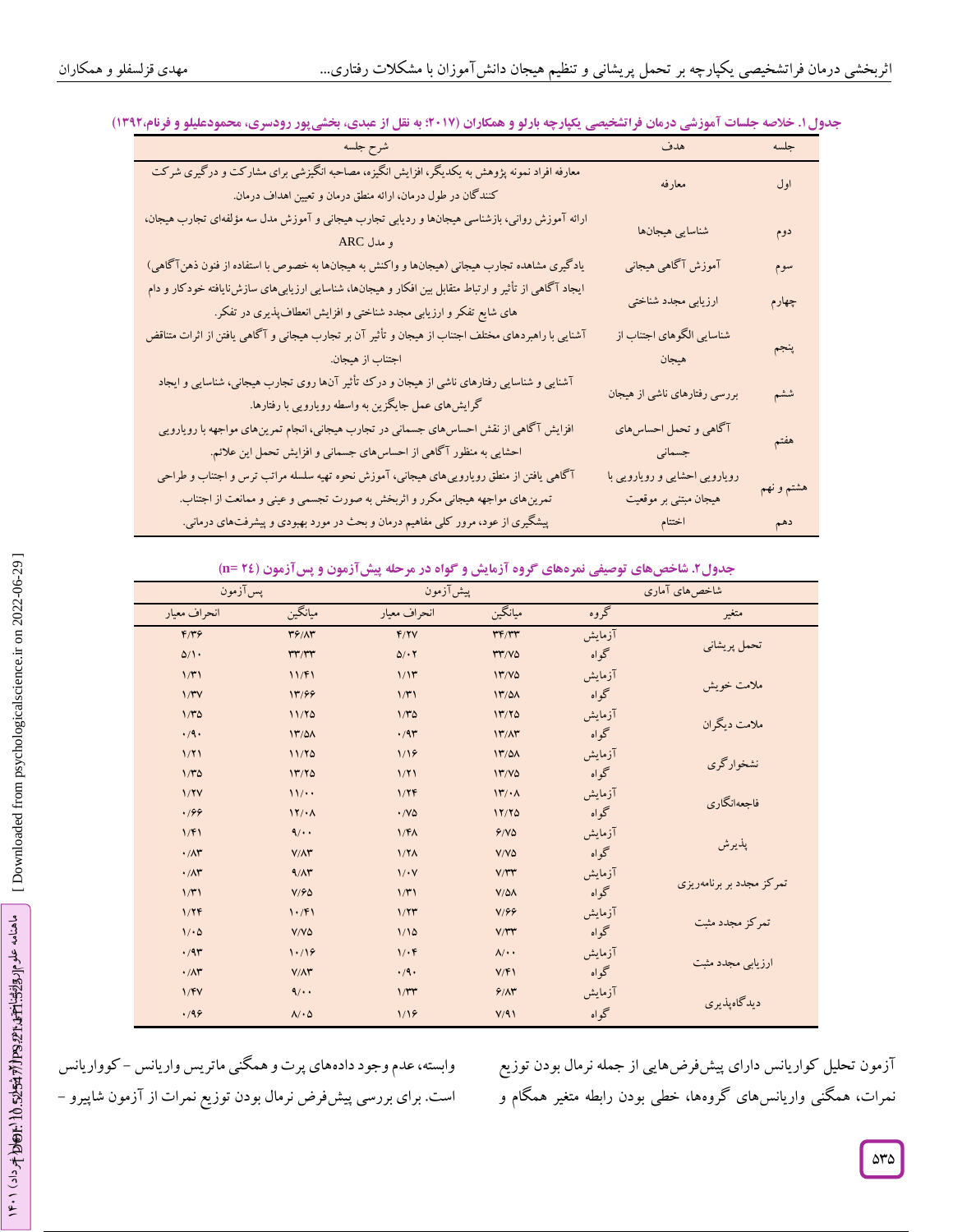ویلک استفاده شد که عدم معناداری این آزمون برای متغیرهای تحمل پریشانی (۹۵، +Z)، ملامت خود (۸۶/۹۰=Z)، ملامت دیگران (۹۱/۹۱=Z)، نشخوارگری (۵۵/۰ Z=)، فاجعهانگاری (۰/۹۱ Z=)، پذیرش (۵۷/۰ Z=)، تمرکز مجدد بر برنامهریزی (۸۶/۰ =Z)، تمرکز مجدد مثبت (۹۱/۰ =Z)، ارزیابی مجدد مثبت (۰/۸۹ =Z) و دیدگاهپذیری (۰/۹۰ =Z) حاکی از رعایت این پیشفرض داشت (۰/۰۵–P). برای بررسی همگنی واریانس۵ا از آزمون لوین استفاده شد، که نمره F متغیرهای تحمل پریشانی (F= ۰/۱۳)، ملامت خود (۲۴/ • F=)، ملامت دیگران (۲۳/ ۰=F)، نشخوارگری (F= ۰/۳۶)، فاجعهانگاری (۲۸/ ۰ F=)، پذیرش (F= ۲/۶۱)، تمرکز مجدد بر برنامهریزی (F=۱/۴۹)، تمرکز مجدد مثبت (F= ۰/۴۷)، ارزیابی مجدد مثبت (۲/۱۲ F=) و دیدگاهپذیری (۴/۱۹) به دست آمد که عدم معناداری (۴/۰٬۰۵ آن نشان از برقراری این پیشفرض داشت. بررسی دادههای پرت با استفاده از نمودار جعبهای صورت گرفت که داده پرتی بین دادهها وجود نداشت. مفروضه دیگر، خطی بودن همبستگی متغیر همگام و متغیر مستقل است که در این پژوهش برای اثبات خطی بودن، متغیر همگام محاسبه شد که در این شاخص معنادار بود مقدار <sup>F</sup> (P< ۰/۰۵)؛ بنابراین این پیشفرض نیز رعایت شده است. به علاوه آزمون

همگونی ضرایب رگرسیون از طریق تعامل پیشآزمون، تحمل پریشانی و مؤلفههای تنظیم شناختی هیجان و متغیر مستقل در مرحله پسآزمون نیز مورد بررسی قرار گرفت. تعامل این پیشآزمونها با متغیر مستقل معنادار نبود (۰/۰۵–PC). بنابراین مفروضه همگنی ضرایب رگرسیون نیز برقرار است. در نهایت برای بررسی پیش فرض همگنی ماتریس واریانس –<br>کوواریانس از آزمون باکس استفاده شد که نتایج آن (۰/۰۵ >P،  $(Box = 109/9)$   $F = 1/9.9$ 

با استفاده از تحلیل کواریانس چندمتغیری و با حذف تأثیر پیش ازمون از نمرات پسآزمون گروههای آزمایش و گواه، نمرات تحمل پریشانی و مؤلفههای تنظیم شناختی هیجان گروه آزمایش و کنترل با یکدیگر مقایسه شد که مقادیر آزمونهای اثر پیلایی (۱۹۹۷)، لامبدای ویکلز (۱٬۰۰۳)، اثر هتلینگ (۳۰۲/۳۲) و بزرگترین ریشهروی (۳۰۲/۳۲) معنادار است (P= ۰/۰۵). معناداری این آزمونها نشان میدهد که حداقل در یکی از متغیرهای تحمل پریشانی و مؤلفههای تنظیم شناختی هیجان، بین میانگین نمرات پسآزمون گروههای آزمایش و کنترل تفاوت وجود دارد. لذا جهت بررسی این معناداری به تحلیل کواریانس چندمتغیری پرداخته شد.

**. نتایج تحلیل کواریانس چند متغیره تأثیر مداخله آموزشی بر نمرات تحمل پریشانی و مؤلفههای تنظیم شناختی هیجان جدول3**

|                    | ت                                  | ت ر ر                             | ~~~ U           | ر۔ ت          |               | . U .s<br><u>.</u> | ີ<br>$\sim$ 00 $\sim$    |
|--------------------|------------------------------------|-----------------------------------|-----------------|---------------|---------------|--------------------|--------------------------|
| مجذوراتا           | سطح معنادارى                       | $\mathbf{F}$                      | ميانگين مجذورات | درجه آزادي    | مجموع مجذورات |                    | منابع تغييرات            |
| .199               | $\cdot/\cdot\cdot\cdot$            | 91/1                              | 19/19           | ١             | 19/19         | پیش آزمون          |                          |
| $\cdot/\Lambda$ ۳  | $\cdot/\cdot\cdot$                 | 1.9/77                            | $1/\sqrt{9}$    | $\mathbf{A}$  | <b>14/V9</b>  | پسآزمون            | تحمل پريشاني             |
| .780               | $\cdot/\cdot\cdot\cdot$            | YY/Y                              | $1F/\Lambda$    | $\mathcal{L}$ | $1F/\Lambda$  | پیش آزمون          |                          |
| .709               | $\cdot$ / $\cdot$                  | $1V/\Lambda$ F                    | 11/17           | $\mathcal{L}$ | 11/A7         | پسآزمون            | ملامت خويش               |
| $\cdot$ /V9        | $\cdot/\cdot\cdot\cdot$            | F9/F9                             | 17/6            | $\mathcal{L}$ | 17/6          | پیش آزمون          | ملامت دیگران             |
| $\cdot$ /V۵        | $\cdot/\cdot\cdot$                 | TY/YY                             | 1.77.           | $\mathcal{L}$ | 1.77.         | پسآزمون            |                          |
| $\cdot/\Lambda$ ۳  | $\cdot/\cdot\cdot\cdot$            | $\Delta \Lambda/\Upsilon \Lambda$ | $Y\Delta/VT$    | $\mathcal{L}$ | $Y\Delta/VT$  | پیش آزمون          | نشخوارگري                |
| $\cdot$ /V۵        | $\cdot/\cdot\cdot$                 | 79/11                             | 10/19           | $\mathcal{L}$ | 10/19         | پسآزمون            |                          |
| $\cdot$ /VV        | $\cdot/\cdot\cdot\cdot$            | F.707                             | $11/\Delta A$   | $\mathcal{L}$ | 11/2A         | پیش آزمون          | فاجعه انگاري             |
| $\cdot$ /V $\circ$ | $\cdot/\cdot\cdot$                 | $Y/\gamma V$                      | 11/T1           | $\mathbf{A}$  | 11/T1         | پسآزمون            |                          |
| $\cdot$ /00        | $\cdot/\cdot\cdot$ $\cdot$ $\cdot$ | 10/1V                             | V/YV            |               | V/YV          | پیش آزمون          |                          |
| .791               | $\cdot/\cdot\cdot$                 | $1\lambda/\lambda$ ۶              | 9/1V            | $\mathbf{A}$  | 9/1V          | پسآزمون            | پذيرش                    |
| $\cdot/\Delta V$   | . / 7                              | 19/17                             | V/F.            | $\mathbf{A}$  | V/F.          | پیش آزمون          |                          |
| .794               | $\cdot/\cdot\cdot$                 | $Y1/\cdot 9$                      | 9/99            | $\mathbf{A}$  | 9/99          | پسآزمون            | تمرکز مجدد بر برنامهریزی |
| $\cdot$ /V)        | $\cdot$ / $\cdot$ $\cdot$          | $Y \cdot / Vf$                    | 11/1            | $\mathbf{A}$  | 17/Y1         | پیش آزمون          |                          |
| $\cdot$ /VF        | $\cdot/\cdot\cdot$                 | 4774                              | 18/07           | $\mathbf{A}$  | $1F/\Delta V$ | پسآزمون            | تمركز مجدد مثبت          |
| .794               | $\cdot$ / $\cdot$                  | $Y \cdot /Y9$                     | 9/1.            | $\lambda$     | 9/1.          | پیش آزمون          | ارزیابی مجدد مثبت        |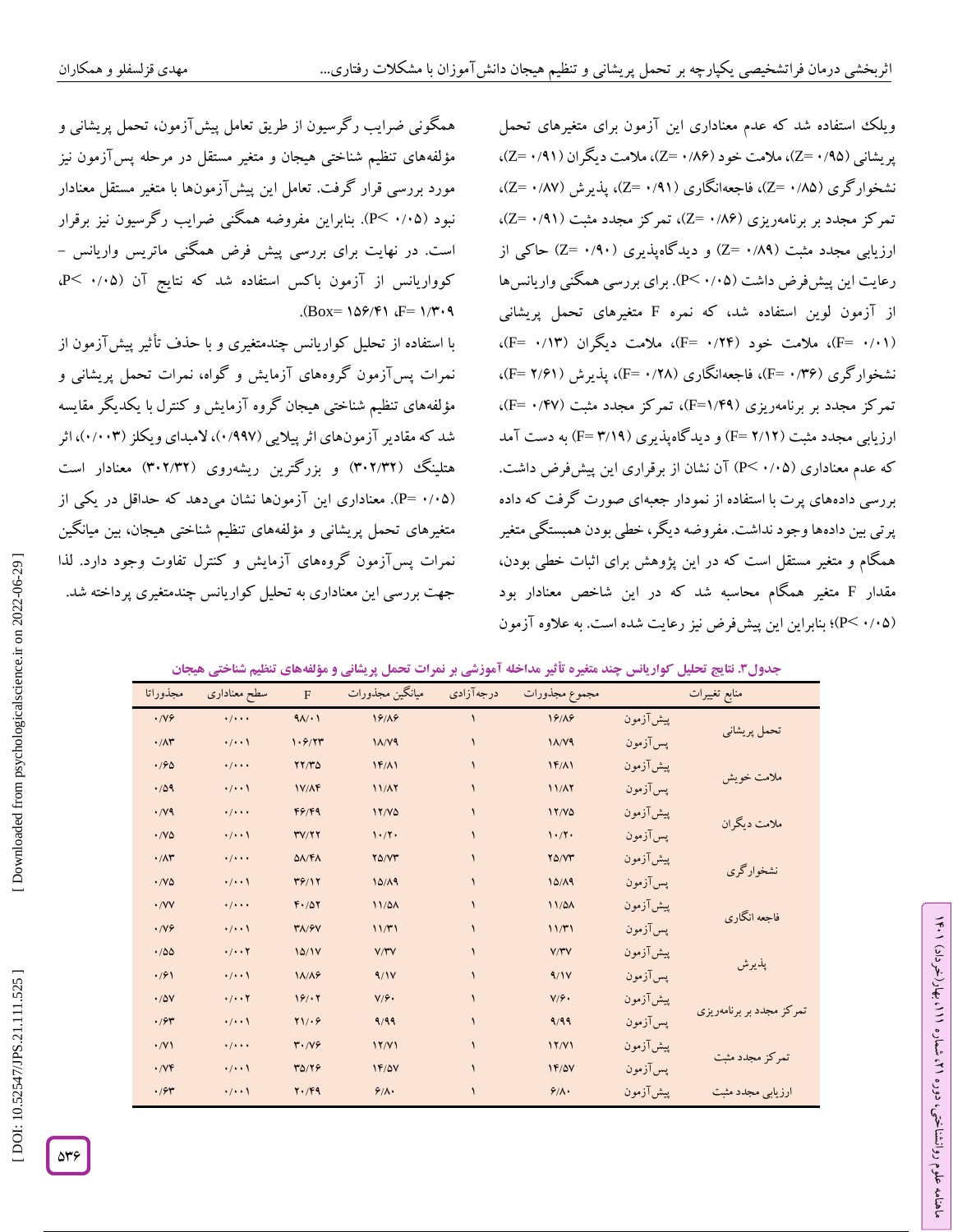| مجذوراتا                   | سطح معناداري              |       | ميانگين مجذورات | درجه آزادي | مجموع مجذورات |          | منابع تغييرات |
|----------------------------|---------------------------|-------|-----------------|------------|---------------|----------|---------------|
| $\cdot$ /V)                | $\cdot$ / $\cdot$         | 89199 | 9/10            |            | 9/10          | پس آزمون |               |
| .78                        | $\cdot$ / $\cdot$ $\cdot$ | 9V/1V | 19/92           |            | 19/97         | پیشآزمون | ديدگاه پذيري  |
| $\cdot$ / $\vee\mathbf{r}$ | $\cdot$ / $\cdot$ )       | 47769 | 9/99            |            | 9/99          | يس آزمون |               |

نتایج آزمون تحلیل کواریانس چندمتغیره را نشان میدهد. با توجه جدول 3 به مندرجات جدول، مقدار F متغیر تحمل پریشانی ۱۰۶/۲۳، ملامت خویش ۱۷/۸۴، ملامت دیگران ۳۷/۲۲، نشخوار کری ۳۶/۱۲، فاجعهانگاری ۳۸/۶۷، پدیرش ۱۸/۸۶، تمرکز مجدد بربرنامه ریزی ۲۱/۰۶، تمرکز مجدد مثبت ۳۵/۲۶ ارزیابی مجدد مثبت ۲۹/۶۹ و دید کاه پذیری ۳۳/۵۹ به دست آمد که همگی در سطح معناداری قرار دارد. با توجه به اندازه اثر محاسبه شده<br>تحمل پریشانی ۰،٬۷۳ ملامت خویش ۰،/۵۹ ملامت دیگران، نشخوارگری ۰/۷۵، فاجعهانگاری ۱٬۷۶۰، پدیرش ۰/۶۱، تمرکز مجدد بر برنامهریزی ۰٬۶۳ پذیری ۰/۰۳ ناشی از تأثیر متغیر مستقل بوده است (۰/۰۵–P).<br>\*

# **ی نتیجهگیر بحث و**

پژوهش حاضر با هدف بررسی اثربخشی درمان فراتشخیصی یکپارچه بر تحمل پریشانی و تنظیم هیجان دانشآموزان دارای مشکالت رفتاری درونیشده انجام شد. نتایج حاصل از تحلیل دادهها نشان داد که این رویکرد درمانی بر تحمل پریشانی و تنظیم هیجان دانشآموزان دارای مشکلات رفتاری درونی شده مؤثر بوده است (P< ۰/۰۱). نتایج این پژوهش با یافتههای پژوهش دیر و همکاران )2511(، تالکووسکی، گرین، اوسیکیودا و نورتون (۲۰۱۷)، بولیس و همکاران (۲۰۱۴)، زمستانی و ایمانی (۱۳۹۵)، عطارد و همکاران (۱۳۹۵) و عبدی و همکاران (۱۳۹۲) به نوعی همسو است. بدین صورت که این پژوهشگران نیز در پژوهش خود با موضوع بررسی اثربخشی درمان فراتشخیصی یکپارچه بر اختالالت اضطرابی، افسرد کی و هیجانی – رفتاری نشان دادند که این شیوه درمان میتواند به کاهش اضطراب، افسردگی، مشکالت هیجانی و روانشناختی منجر شود.

بر همین اساس باید اشاره کرد که درمان فراتشخیصی یکپارچه با آماج قرار دادن مستقیم عواطف منفی میتواند در حاالت هیجانی افراد تغییر ایجاد کند. این رویکرد درمانی، تجارب منفی هیجانی را منزجر کننده

نپنداشته و نیازی به کاهش آن نمیبیند. همچنین آنها را دارای ارزش انطباقی و کارکردی میداند و به جای کاهش واکنشهای عاطفی نسبت به هیجانهای منفی، به کاهش خود هیجانهای منفی از طریق فرآیند تنظیم هیجانی تأکید دارد )عبدی و همکاران، 1312( این رویکرد درمانی تأکید ویژهای بر کاهش اجتناب از هیجانهای مثبت و ترغیب به کرایش بیشتر به تجارب هیجانی مثبت دارد )فرشیون و همکاران، 2512( که این موضوع سبب تجربه بیشتر هیجانات مثبت در افراد با اختلالهای هیجانی – رفتاری میشود.

عطارد و همکاران )1310( معتقدند که تأکید عمده درمان فراتشخیصی یکپارچه بر تجربه و پاسخهای هیجانی است. افراد دارای اختاللهای هیجانی – رفتاری مانند افسرد کی و اضطراب از راهبردهای تنظیم هیجانی سازشنایافته مانند اجتناب و سرکوبی، پنهان کردن یا نادیده گرفتن هیجان ها استفاده میکنند. درمان فراتشخیصی یکپارچه به افراد میآموزد که چگونه با هیجانات ناخوشایند خود مواجه شده و به شیوه سازش یافتهتری به هیجانهای خود پاسخ دهند. این درمان کمک میکند تا بیماران، ادراک بهتری از تعامل افکار، احساسها و رفتارها در ایجاد تجربههای هیجانی درونی داشته باشند. افراد در این روش درمان یاد میگیرند تا آگاهی بهتری از تجربههای هیجانی خود (شامل برانگیزانندهها و پیامدهای رفتاری) کسب کنند، ارزیابیهای شناختی منفی از احساسها و هیجانهای جسمی را مورد تردید قرار دهند، رفتارهای ناشی از هیجان را شناسایی و اصالح کنند، آگاهی و تحمل احساسهای جسمی در طی مواجهه درونزاد را کسب کنند و در بافتهای موقعیتی و درونزاد با تجربههای هیجانی خود مواجه شوند. همه این مهارتها، با اصالح عادات تنظیم هیجانی منجر به کاهش شدت تجربههای هیجانی سازشنایافته و برگرداندن هیجانها به سطح کارکردی و کاهش ناراحتی و آشفتگی روانشناختی میشود.

در تبیین دیگر میتوان گفت که با توجه به منطق پدیدآیی رویکرد درمانی فراتشخیصی یکپارچه، بهبودی و تغییرات معنادار تحمل پریشانی و تنظیم هیجان میتواند به واسطه آماج قرار گرفتن عوامل مشترکی همچون افکار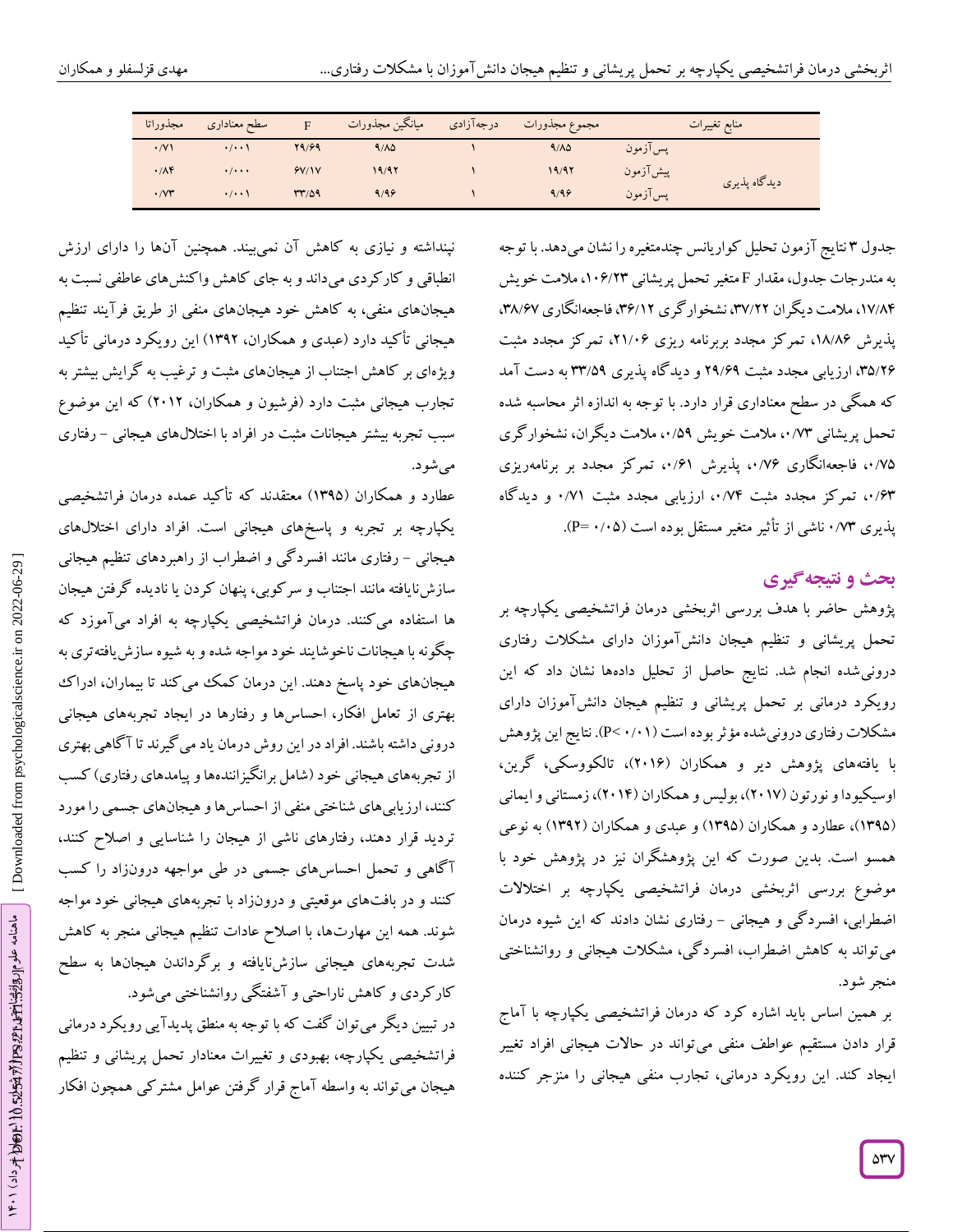تکرار شونده و عاطفه منفی باشد که در مدلهای پروتکل روی آنها تأکید میشود )بولیس و همکاران، 2514(؛ به عبارت دیگر افزایش تحمل پریشانی و بهبود تنظیم هیجان در دانشآموزان دارای مشکالت رفتاری درونیشده، احتماالً به طور غیرمستقیم به واسطه تغییرات حاصل شده در این عوامل مشترک باشد و این موضوع با توجه به تجمیع مهارتها و تکنیکهای اثربخش بر درمان فراتشخیصی برای مورد هدف قرار دادن علائم کلیدی آسیبهای بالینی همچون اختلالات هیجانی – رفتاری انجام مے شو د.

یافته نخست این پژوهش نشان داد که اختالف معناداری بین میانگین درمان فراتشخیصی یکپارچه بر افزایش تحمل پریشانی در دانشآموزان با اختالالت رفتاری درونیشده در دو گروه آزمایش و کنترل وجود دارد. در تبیین این یافته میتوان گفت درمان فراتشخیصی شامل راهبردهایی مانند آموزش آگاهی هیجانی، یادگیری مشاهده هیجانی، آشنایی با راهبردهای مختل اجتناب از هیجان، آگاهی یافتن از اثرات منفی اجتناب از هیجان و شناسایی رفتارهای ناشی از هیجان است که موجب تعدیل هیجانهای افراد میشود. بنابراین آموزش فراتشخیص با تکیه بر تکنیکهای تنظیم هیجان موجب میشود افراد به بازیابی هیجانها و مخصوصاً هیجانهای منفی خود بپردازند و این امر باعث میشود افراد، هیجانها را در درون خویش بپذیرند )بارلو و همکاران، 2517(. در نهایت این امر موجب افزایش تحمل پریشانی در افراد خواهد شد. نظریه سیمونز و گاهر )2550( که تحمل پریشانی را به عنوان یک ساختار احساسی متشکل از تحمل، توجه و جذب، ارزیابی و تنظیم تجارب احساسی منفی، و بهویژه پیشگیری از اقدام به اجتناب یا واکنش هیجانی، در نظر گرفته شده است و از طرفی با در نظر گرفتن این حقیقت که داشتن زندگی با کیفیت، راحت، آرام و سرشار از احساس سالمتی در گرو پذیرش احساسات منفی و مثبت در قدم اول، و تعهد به کاهش احساسات منفی به شیوهای متعادل و آرام در قدم دوم است )تحمل پریشانی از همین فرآیند شکل میگیرد(، میتوان انتظار داشت تا درمان فراتشخیصی یکپارچه بر تحمل پریشانی حاصل از اضطراب و افسردگی در دانشآموزان دارای مشکالت رفتاری درونیشده مفید باشد. در حقیقت تحمل پریشانی، مانند پذیرش اضطراب، نشانه سازشیافتگی مطلوب در شخص است و فرد سالم یاد میگیرد که پریشانی را به عنوان یک واقعیت زندگی بپذیرد )کیو و همکاران، 2515(.

ラン

، بهار)خرداد( 111

، شماره 21

ماهنامه علوم روانشناختی، دوره

دیگر نتایج این پژوهش نشان داد که درمان فراتشخیصی یکپارچه توانسته بر افزایش تنظیم هیجانی در دانشآموزان با مشکالت رفتاری درونیشده تأثیرگذار باشد. همانطور که قبالً ذکر شد، مدل درمان فراتشخیصی بر مبنای مهارتهای تنظیم هیجان پایهریزی شده است و برای دامنه گستردهای از اختاللهای هیجانی کاربرد دارد. در تبیین این یافته پژوهش میتوان چنین استدالل کرد که براساس نظر بارلو، درمان UP یک درمان فراتشخیصی بر پایه شناسایی رفتارهای ناشی از هیجان است و در آن فرآیندهای هیجانی، هدف اصلی درمان است (بارلو و همکاران، ۲۰۱۷). بدین ترتیب، شناسایی این رفتارها، فرد را در مدیریت و تنظیم هیجانها یاری میکند. طبق نظر بیسیک عقاید منفی درباره خود، عامل محوری در افسردگی است و نگرش،های منفی، بخش اصلی تغییرات خُلق محسوب<br>میشوند. از طرفی تغییر در هر کدام از بخشهای مختلف عملکرد سیستم های شناختی، از قبیل حافظه، توجه و هشیاری موجب تغییر خُلق میشود؛ بنابراین نمیتوان نقش تنظیم هیجان را نادیده گرفت. در نتیجه علت اختاللهای هیجانی به نارسایی در کنترلهای شناختی نسبت داده میشود، بهطوری که ناتوانی در مهار هیجان منفی ناشی از وجود افکار و باورهای منفی درباره نگرانی و استفاده از شیوههای ناکارآمد مقابلهای است. سبک های مقابله مشتمل بر کوششهایی از نوع عملی و درون(وانی برای مهار مقتضیات درونی و محیطی و تعارضهای میان آنها است؛ بنابراین مفهوم تنظیم هیجان به دقت مرتبط با مفهوم مقابله است.

الزم به ذکر است که وجود برخی متغیرهای کنترل نشده مانند وضعیت هوشی دانشآموزان حاضر در پژوهش، وضعیت مالی خانوادهها، تحصیالت والدین و موقعیت اجتماعی آنها و عدم پیگیری نتایج به دست آمده در بلندمدت از محدودیتهای این پژوهش بوده است؛ بنابراین پیشنهاد میشود برای افزایش قدرت تعمیمپذیری نتایج، این پژوهش در سایر مناطق و جوامع دارای فرهنگهای متفاوت، روی دیگر دانشآموزان گروههای مختلف با کنترل عوامل ذکر شده و با اجرای مرحله پیگیری انجام شود. پیشنهاد میشود که در پژوهشهای آتی، کارایی درمان فراتشخیصی یکپارچه در دانشآموزان دارای مشکالت رفتاری برونیشده همچون پرخاشگری، اختالل نافرمانی مقابلهای و سلوک نیز انجام شود. با توجه به تأیید اثربخشی درمان فراتشخیصی یکپارچه در این پژوهش، در سطح کاربردی پیشنهاد میشود درمان فراتشخیصی یکپارچه طی دورههای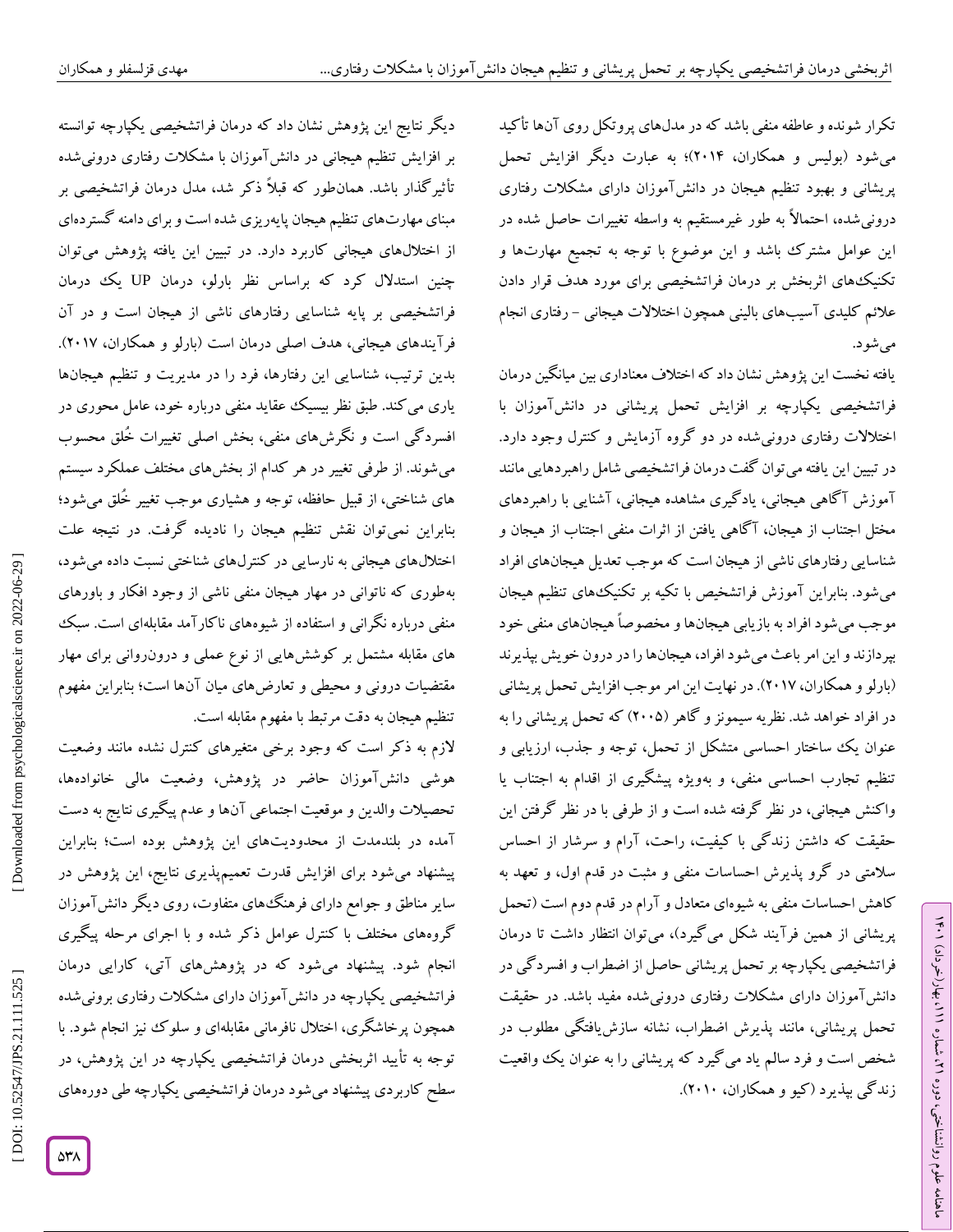تخصصی به مشاوران مدارس آموزش داده شود تا این برنامه در مراکز آموزشی و درمانی آموزش و پرورش برای بهبود فرآیندهای روانشناختی و ارتقای سلامت<sub>(</sub>وانی دانشآموزان به کار گرفته شود.<br>هلا**حضات اخ**لاق<u>ی</u>

**پیروی از آصول اخلاق پژوهش:** در پژوهش حاضر، مشارکت کنندگان به صورت آگاهانه و داوطلبانه در پژوهش مشارکت نمودند و اصل رازداری رعایت شد.

این پژوهش با هزینه شخصی نویسندگان انجام شده است. **: مالی حامی**

**نقش هو یک از نویسندگان:** نویسـنده اول، راهنمایی و جهتدهی و همکاری در آموزش و اجرای پروتکل پژوهش حاضننر را بر عهده داشننته و نویسنننده دوم و سننوم، محققان اصلی پژوهش هستند.

نویسندگان هیچ تضاد منافعی در رابطه با این پژوهش اعالم نمینمایند. **تضاد منافع: : تشکر و قدردانی:** بدین و سیله از مدیران و مشاوران مدارس که در انجام این پژوهش یاری نمودند، تشکر و قدردانی میگردد.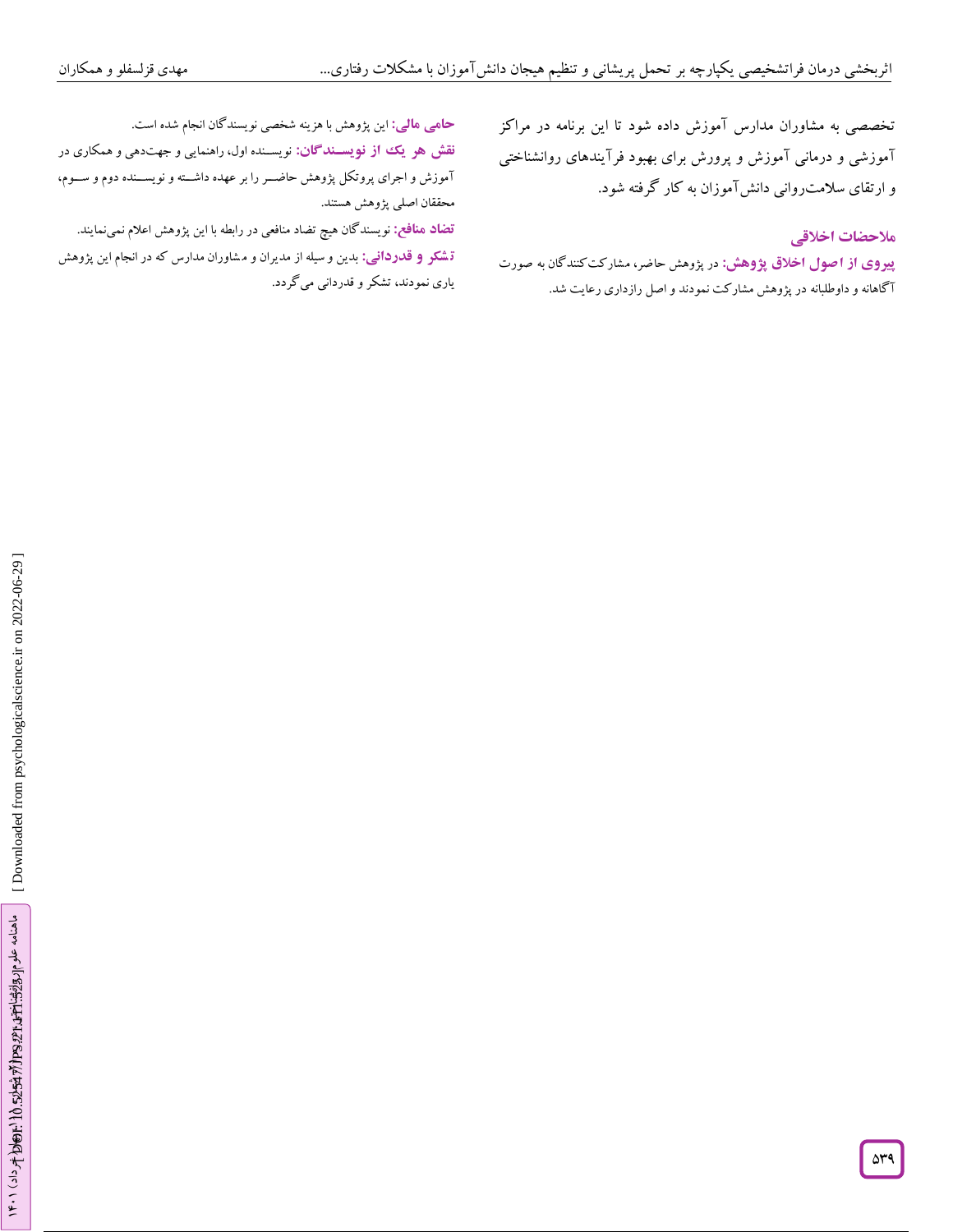## **References**

- Abdi, R., Bakhsipour, A., Mahmood Alilou, M., & Farnam, A. (2014). Efficacy evaluation of unified transdiagnostic treatment in patients with generalized anxiety disorder. *Journal of Research in Behavioral Sciences*, 11(5), 375 -390. (Persian). [\[Link](http://rbs.mui.ac.ir/browse.php?a_code=A-10-39-232&slc_lang=fa&sid=1) ]
- Abdolkarimi, M., Ghorban Shirodi, S., Khalatbari, J., & Zarbakhsh, M. R. (2018). Effectiveness of meta diagnosis package of acceptance and commitment therapy, Self-Compassion therapy and dialectic behavioral therapy on emotion regulation and eating behavior of overweight and obese women. *Journal of Psychological Science*, 17(70), 651 -662. (Persian). [\[Link](http://ensani.ir/fa/article/413338/%D8%A7%D8%AB%D8%B1%D8%A8%D8%AE%D8%B4%DB%8C-%D8%A8%D8%B3%D8%AA%D9%87-%D9%81%D8%B1%D8%A7%D8%AA%D8%B4%D8%AE%DB%8C%D8%B5%DB%8C-%D9%85%D8%A8%D8%AA%D9%86%DB%8C-%D8%A8%D8%B1-%D8%AF%D8%B1%D9%85%D8%A7%D9%86-%D9%BE%D8%B0%DB%8C%D8%B1%D8%B4-%D9%88-%D8%AA%D8%B9%D9%87%D8%AF-%D8%AF%D8%B1%D9%85%D8%A7%D9%86-%D9%85%D8%AA%D9%85%D8%B1%DA%A9%D8%B2-%D8%A8%D8%B1-%D8%B4%D9%81%D9%82%D8%AA-%D9%88-%D8%B1%D9%81%D8%AA%D8%A7%D8%B1%D8%AF%D8%B1%D9%85%D8%A7%D9%86%DB%8C-%D8%AF%DB%8C%D8%A7%D9%84%DB%8C%DA%A9%D8%AA%DB%8C%DA%A9%DB%8C-%D8%A8%D8%B1-%D8%AA%D9%86%D8%B8%DB%8C%D9%85-%D9%87%DB%8C%D8%AC%D8%A7%D9%86-%D9%88-%D8%B1%D9%81%D8%AA%D8%A7%D8%B1-%D8%AE%D9%88%D8%B1%D8%AF%D9%86-%D8%B2%D9%86%D8%A7%D9%86-%D9%85%D8%A8%D8%AA%D9%84%D8%A7-%D8%A8%D9%87-%D8%A7%D8%B6%D8%A7%D9%81%D9%87-%D9%88%D8%B2%D9%86-%D9%88-%DA%86%D8%A7%D9%82%DB%8C) ]
- Achenbach, T. M., & Rescorla, L. A. (2003). Manual for the ASEBA adult forms & profiles. [\[Link](https://www.scirp.org/\(S\(351jmbntvnsjt1aadkozje\)\)/reference/ReferencesPapers.aspx?ReferenceID=2239454) ]
- Achenbach, T. M., Dumenci, L., & Rescorla, L. A. (2003). DSM -oriented and empirically based approaches to constructing scales from the same item pools. *Journal of clinical child and adolescent psychology*, *32*(3), 328 -340. [\[Link](https://www.tandfonline.com/doi/abs/10.1207/S15374424JCCP3203_02) ]
- Achenbach, T.M., & Rescorla, L.A. (2001). ASEBA school age forms profiles. Burlington: University of Vermont, research center for children, youth & families. [\[Link](https://scholar.google.com/scholar?hl=en&as_sdt=0%2C5&q=Achenbach%2C+T.M.%2C+%26+Rescorla%2C+L.A.+%282001%29.+ASEBA+school+age+forms+profiles.+Burlington%3A+University+of+Vermont%2C+research+center+for+children%2C+youth+%26+families.&btnG=) ]
- Ashena, M., Besharat, M, A., Malihialzuckerini, S., & Rafezi, Z. (2021). The effectiveness of unified transdiagnostic therapy on positive metacognitions and meta -emotions in mothers of children with cancer. *Journal of Psychological Science*, 20(97), 13 -22. (Persian). [\[Link](https://psychologicalscience.ir/browse.php?a_id=806&sid=1&slc_lang=fa) ]
- Azizi, A., Mirzaei, A., & Shams, J. (2010). Correlation between distress tolerance and emotion regulation with students smoking dependence. *Hakim Research Journal*, 13(1), 11 -18. (Persian). [\[Link](https://www.sid.ir/fa/journal/ViewPaper.aspx?id=109986) ]
- Barlow, D. H., Ellard, K. K. & Fairholme, C. P. (2010). Unified protocol for transdiagnostic treatment of emotional disorders: Workbook. Oxford University Press. [\[Link](https://www.oxfordclinicalpsych.com/view/10.1093/med:psych/9780199772674.001.0001/med-9780199772674)]
- Barlow, D. H., Farchione, T. J., Sauer -Zavala, S., Latin, H. M., Ellard, K. K., Bullis, J. R. & Cassiello - Robbins, C. (2017). Unified protocol for transdiagnostic treatment of emotional disorders: Therapist guide. Oxford University Press. [\[Link](https://jamanetwork.com/journals/jamapsychiatry/article-abstract/2646395)]
- Barlow, D.H., Farchione, T. J., Bullis, J. R., Gallagher, M.W., Murray -Latin, H., Sauer -Zavala, S. and et al. (2017). The Unified Protocol for transdiagnostic treatment of emotional disorders compared with diagnosis -specific protocols for anxiety disorders:

A randomized clinical trial. *JAMA Psychiatry*, 74(9), 875 84. [\[Link](https://jamanetwork.com/journals/jamapsychiatry/article-abstract/2646395) ]

- Bullis, J.R., Fortune, M.R., Farchione, T.J., & Barlow, D.H. (2014). A preliminary investigation of the long -term outcome of the unified protocol for transdiagnostic treatment of emotional disorders. *Comprehensive Psychiarty*, 55(8), 1920 –1927. [\[Link](https://www.sciencedirect.com/science/article/abs/pii/S0010440X14001850) ]
- Christner, N., Essler, S., Hazzam, A., & Paulus, M. (2021). Children's psychological well -being and problem behavior during the COVID -19 pandemic: An online study during the lockdown period in Germany. *PloS one*, 16(6), 52-68. [\[Link](https://journals.plos.org/plosone/article?id=10.1371/journal.pone.0253473)]
- Dear, B. F., Staples, L. G., Terides, M. D., Fogliati, V. J., Sheehan, J., Johnston, L. and Titov, N. (2016). Transdiagnostic versus disorder-specific and clinicianguided versus self-guided internetdelivered treatment for social anxiety disorder and comorbid disorders: A randomized controlled trial. Journal of Anxiety Disorders, 42 (5), 30-44. [\[Link](https://www.sciencedirect.com/science/article/pii/S0887618516300639)]
- Farchione, TJ. Fairholme, C.P., Ellard, K.K., Boisseau, C.L., Thompson -Hollands, J., Carl, J.R., & et al. (2012). Unified protocol for transdiagnostic treatment of emotional disorders: a randomized controlled trial. *Behavior Therapy*, 43(3), 666 –678. [\[Link](https://www.sciencedirect.com/science/article/abs/pii/S0005789412000020) ]
- Garnefski, N., & Kraaij V. (2007). The cognitive emotion regulation questionnaire. *European Journal of Psychological Assessment*, 23(3), 141 -149. [\[Link](https://econtent.hogrefe.com/doi/abs/10.1027/1015-5759.23.3.141) ]
- Garnefski, N., Kraaij, V., & Spinhoven, P. (2001). Negative life events, cognitive emotion regulation and emotional problems. *Personality and Individual Difference*s, 30(8), 1311 -27. [\[Link](https://www.sciencedirect.com/science/article/abs/pii/S0191886900001136) ]
- Garnefski, N., Kraaij, V., & Spinhoven, P. (2001). Negative life events, cognitive emotion regulation and emotional problems. *Personality and Individual differences*, *30*(8), 1311 -1327. [\[Link](https://www.sciencedirect.com/science/article/abs/pii/S0191886900001136) ]
- Habib i -Asgarabad, M., Besharat, M., Fadaei, Z., & Najafi, M. (2009). Confirmatory factorial structure, reliability and validity of the Achenbach youth self report scale (YSR): Monozygotic and Dyzigotic twins. *Journal of Clinical Psychology*, 1(1), 1 -18. (Persian). [\[Link](https://www.sid.ir/fa/journal/ViewPaper.aspx?id=122763) ]
- Hasani, J. (2011). The psychometric properties of the cognitive emotion regulation questionnaire (CERQ). *Journal of Clinical Psychology*, 2(3), 73 - 84. (Persian). [\[Link](https://www.sid.ir/fa/journal/ViewPaper.aspx?id=120613) ]
- Hofmann, S. G, & Otto, M. W. (2017). Cognitive behavioral therapy for social anxiety disorder: Evidence -based and disorder specific treatment techniques. London Routledge. [\[Link](https://www.taylorfrancis.com/books/mono/10.4324/9781315617039/cognitive-behavioral-therapy-social-anxiety-disorder-stefan-hofmann-michael-otto)]

Downloaded from psychologicalscience.ir on 2022-06-29